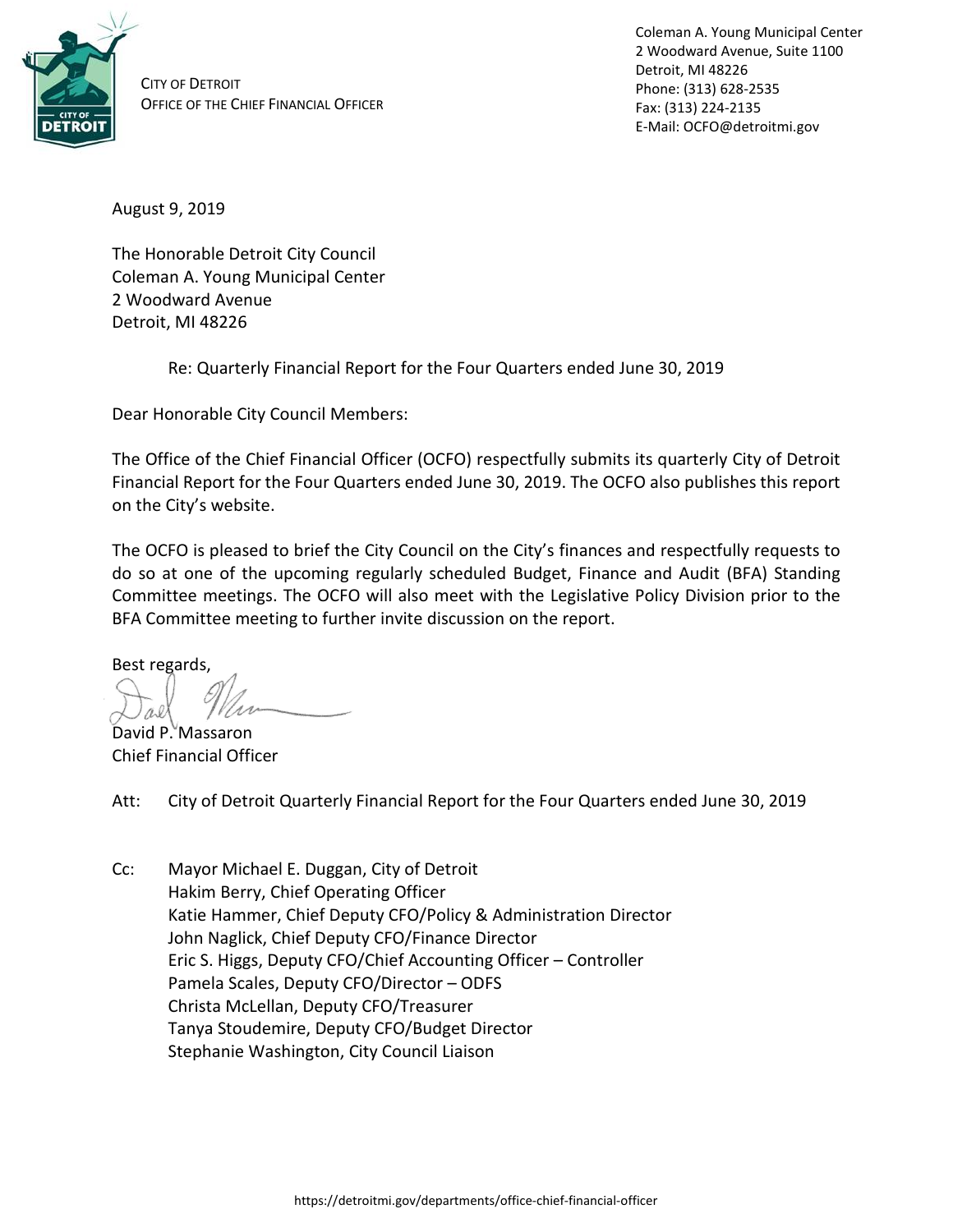

# Q4 FY 2019 Financial Report

### For the Four Quarters ended June 30, 2019

Office of the Chief Financial Officer

Submitted on August 9, 2019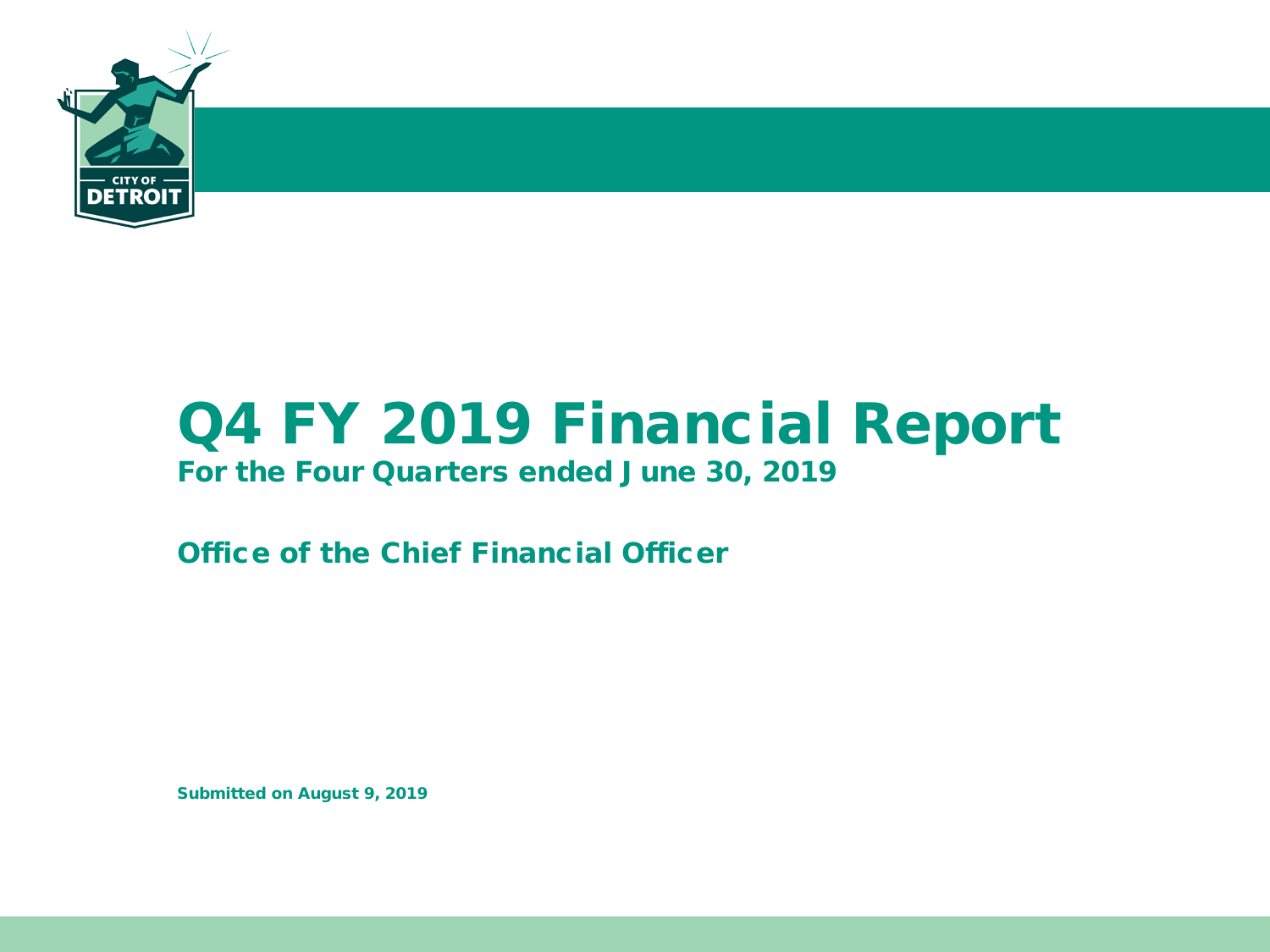

### **Table of Contents**

|                               | Page(s)    |
|-------------------------------|------------|
| <b>Property Tax Report</b>    | 2          |
| Investments                   | 3          |
| <b>Pension Payments</b>       |            |
| <b>Debt Service</b>           | 5          |
| <b>Appendix: Debt Details</b> | $1A - 15A$ |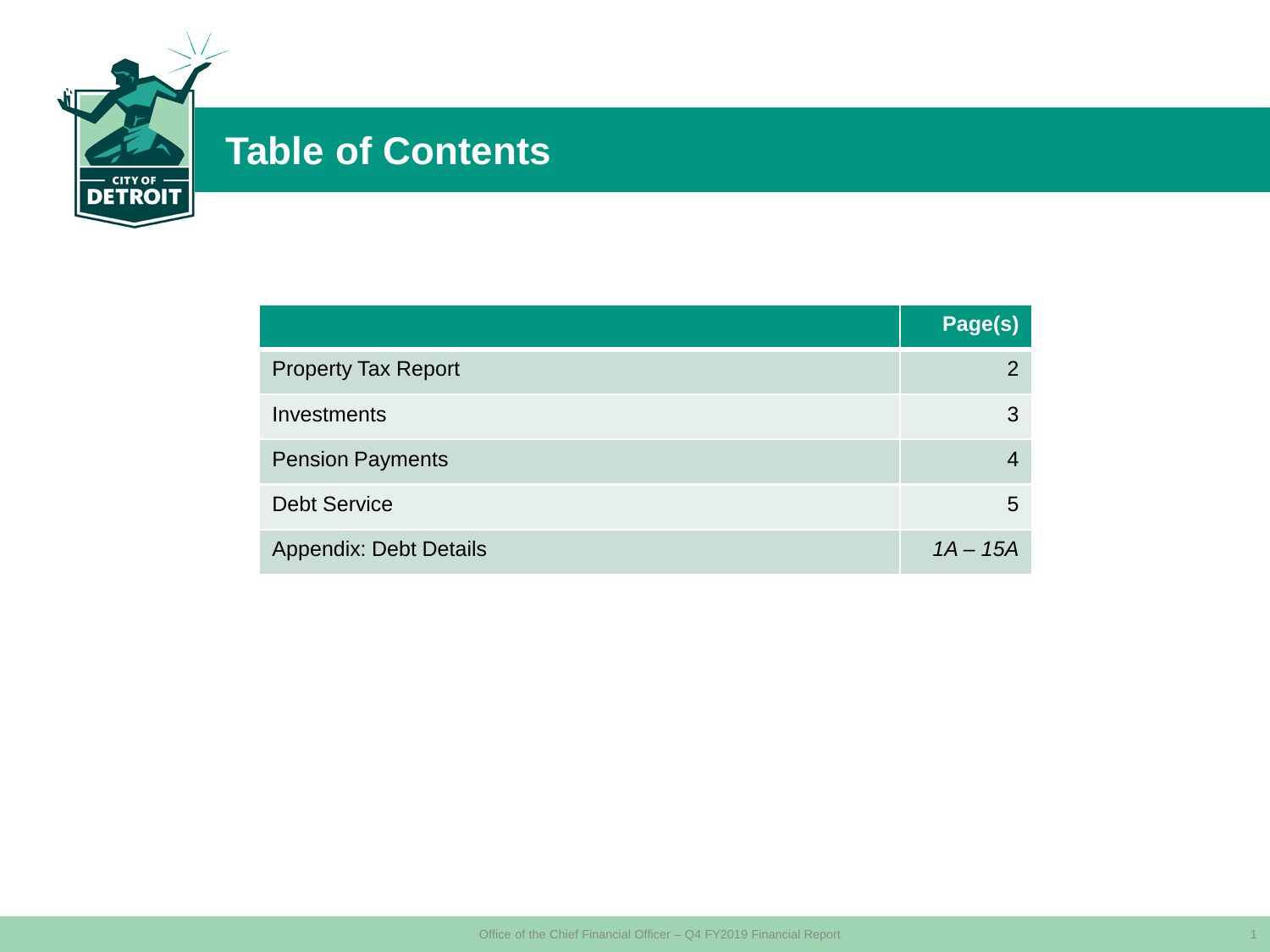

### **Property Tax Report**

#### **City of Detroit Property Tax Report for the Four Quarters ended June 30, 2019** (unaudited)

| (\$ in millions)      |                     | Tax Year 2017 |                        |                   | (\$ in millions)      |   |                     | Tax Year 2018          |                   |
|-----------------------|---------------------|---------------|------------------------|-------------------|-----------------------|---|---------------------|------------------------|-------------------|
|                       | <b>Adjusted Tax</b> |               |                        | <b>Collection</b> |                       |   | <b>Adjusted Tax</b> |                        | <b>Collection</b> |
| <b>Property Class</b> | Roll                |               | <b>YTD Collections</b> | Rate              | <b>Property Class</b> |   | Roll                | <b>YTD Collections</b> | Rate              |
| Commercial            | 88.2                |               | 79.1                   | 89.7%             | Commercial            | S | 84.0                | 77.1                   | 91.8%             |
| Industrial            | 18.3                |               | 17.5                   | 95.8%             | Industrial            |   | 21.2                | 20.1                   | 94.8%             |
| Residential           | 70.3                |               | 45.5                   | 64.7%             | Residential           |   | 68.4                | 45.7                   | 66.8%             |
| Utility               | 16.1                |               | 16.1                   | 100.0%            | Utility               |   | 15.6                | 15.6                   | 100.0%            |
| <b>Total</b>          | 192.9               |               | 158.2                  | 82.0%             | Total                 |   | 189.2               | 158.5                  | 83.8%             |

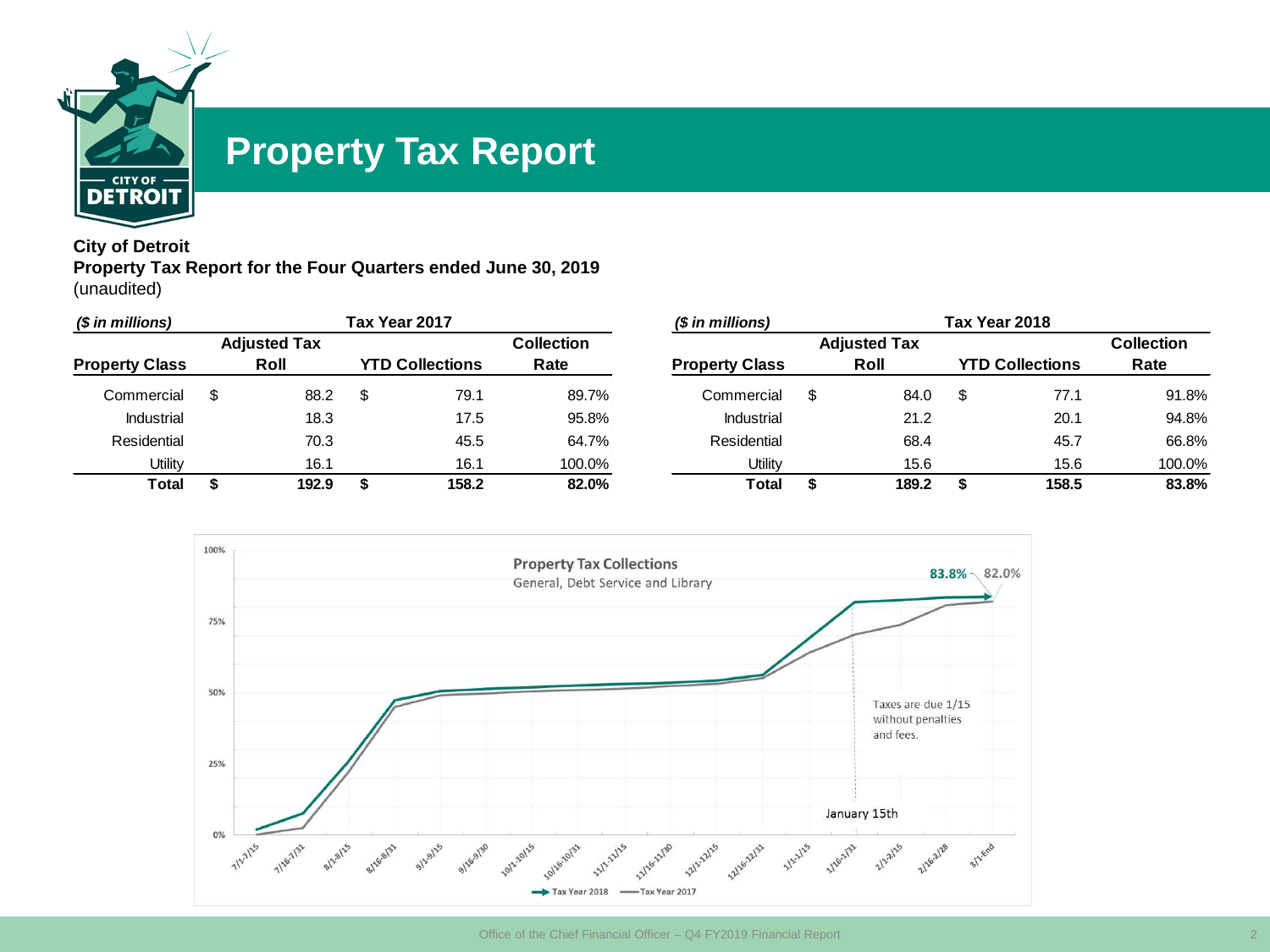

### **Investments**

#### **Investment Portfolio Summary Period Ended June 30, 2019**

| <b>Operating Pool</b>                         | Par Value          | <b>Market Value</b> | <b>Book Value</b> | % of Portfolio | <b>Days to Maturity</b> |
|-----------------------------------------------|--------------------|---------------------|-------------------|----------------|-------------------------|
| <b>Local Government Investment Pool</b>       | \$79,784,362.66    | \$79,784,362.66     | \$79,784,362.66   | 34.54%         | 1                       |
| <b>Certificate of Deposit</b>                 | 151,232,877.60     | 151,232,877.60      | 151,232,877.60    | 65.46%         | 210                     |
|                                               | \$231,017,240.26   | \$231,017,240.26    | \$231,017,240.26  | 100.00%        |                         |
| <b>Total Earnings</b>                         | 6,429,613.47<br>\$ |                     |                   |                |                         |
| <b>Effective rate of Return</b>               | 2.41%              |                     |                   |                |                         |
| <b>Retiree Protection Trust Fund</b>          | Par Value          | <b>Market Value</b> | <b>Book Value</b> | % of Portfolio | <b>Days to Maturity</b> |
| <b>Trust Money Markets</b>                    | 129,540,325.19     | 129,540,325.19      | 129,540,325.19    | 100.00%        |                         |
|                                               |                    |                     |                   |                |                         |
| <b>Total Interest Received</b>                | 3,545,503.28<br>\$ |                     |                   |                |                         |
| Realized Gains from Sale of Portfolio 3/12/19 | 2,715,213.61       |                     |                   |                |                         |
| <b>Total Earnings</b>                         | 6,260,716.89<br>\$ |                     |                   |                |                         |
| <b>Effective rate of Return</b>               | 4.96%              |                     |                   |                |                         |
| <b>Debt Service</b>                           | Par Value          | <b>Market Value</b> | <b>Book Value</b> | % of Portfolio | <b>Days to Maturity</b> |
| <b>Trustee Money Markets</b>                  | \$79,633,192.63    | \$79,633,192.63     | \$79,633,192.63   | 100.00%        | 1                       |
|                                               |                    |                     |                   |                |                         |
| <b>Total Earnings</b>                         | 1,199,363.70<br>\$ |                     |                   |                |                         |
| <b>Effective rate of Return</b>               | 1.80%              |                     |                   |                |                         |
| <b>Bond Proceeds</b>                          | Par Value          | <b>Market Value</b> | <b>Book Value</b> | % of Portfolio | <b>Days to Maturity</b> |
| <b>Trustee Money Markets</b>                  | \$156,513,982.69   | \$156,513,982.69    | \$156,513,982.69  | 100.00%        | 1                       |
|                                               |                    |                     |                   |                |                         |
| <b>Total Earnings</b>                         | 2,132,253.18<br>\$ |                     |                   |                |                         |
| <b>Effective rate of Return</b>               | 1.83%              |                     |                   |                |                         |
| Reserve                                       | Par Value          | <b>Market Value</b> | <b>Book Value</b> | % of Portfolio | <b>Days to Maturity</b> |
| <b>Certificate of Deposit</b>                 | \$ 20,000,000.00   | \$ 20,000,000.00    | \$ 20,000,000.00  | 27.71%         | 1                       |
| Local Government Investment Pool              | 10,007,492.18      | 10,007,492.18       | 10,007,492.18     | 13.87%         | 1                       |
| <b>Trustee Money Markets</b>                  | 42,159,983.91      | 42,159,983.91       | 42,159,983.91     | 58.42%         | 1                       |
|                                               | 72,167,476.09      | 72,167,476.09       | 72,167,476.09     | 100.00%        |                         |
| <b>Total Earnings</b>                         | 1,657,774.78<br>\$ |                     |                   |                |                         |
| <b>Effective rate of Return</b>               | 2.44%              |                     |                   |                |                         |
| <b>Total Year-to-Date Earnings</b>            | \$17.679.722.02    |                     |                   |                |                         |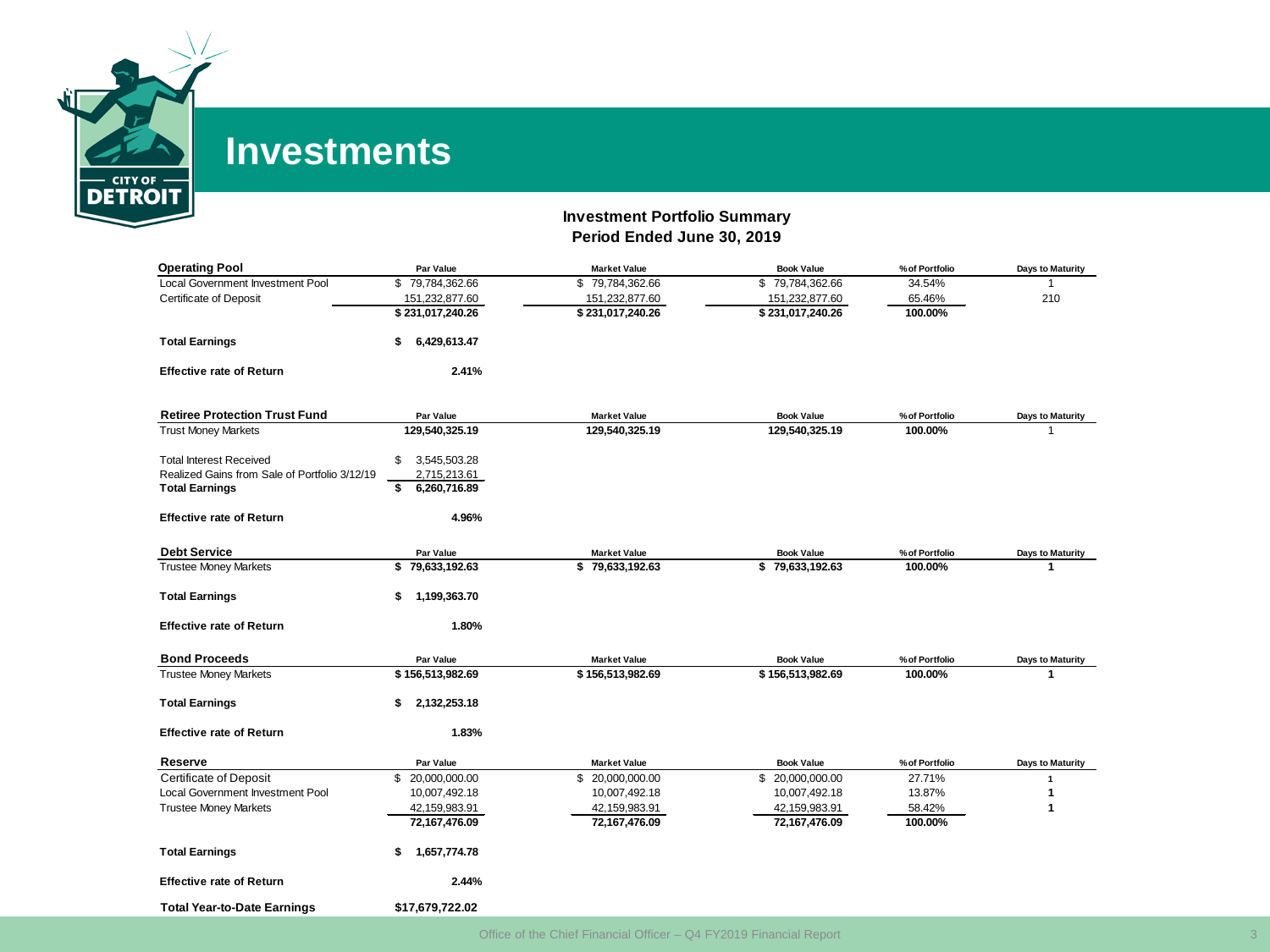

### **Pension Payments**

**City of Detroit Pension Payments Report for the Four Quarters ended June 30, 2019** (unaudited)

|                                             |   |                        |     |                                      | <b>YTD FY2019 Payments by Source</b> |                       |   |                  |     |                                            |             |
|---------------------------------------------|---|------------------------|-----|--------------------------------------|--------------------------------------|-----------------------|---|------------------|-----|--------------------------------------------|-------------|
|                                             |   |                        |     | <b>Detroit Water</b><br>and Sewerage | <b>Great Lakes</b><br>Water          | <b>Detroit Public</b> |   | <b>COBO</b>      |     | <b>Detroit</b><br>Institute of Arts<br>and |             |
| <b>YTD Payments to Plan/Fund</b>            |   | <b>City of Detroit</b> |     | <b>Department</b>                    | <b>Authority</b>                     | Library               |   | <b>Authority</b> |     | <b>Foundations</b>                         | Total       |
| PFRS Hybrid Plan (Component I) <sup>1</sup> | S | 17,832,015             | \$. | $-5$                                 | $\sim 10^{-11}$                      | \$<br>$\blacksquare$  | Œ | $\sim$           | \$. |                                            | 17,832,015  |
| PFRS Legacy Plan (Component II)             |   |                        |     | $\overline{\phantom{0}}$             |                                      |                       |   |                  |     | 18,300,000                                 | 18,300,000  |
| GRS Hybrid Plan (Component I) <sup>1</sup>  |   | 10.269.518             |     | 1,329,961                            |                                      | 590.073               |   | 16.148           |     |                                            | 12,205,700  |
| GRS Legacy Plan (Component II)              |   | 20,000,000             |     | 7,128,000                            | 38,272,000                           | 2,830,000             |   |                  |     | 375,000                                    | 68,605,000  |
| RPF (IRC Section 115 Trust)                 |   | 20,000,000             |     |                                      |                                      |                       |   |                  |     |                                            | 20,000,000  |
| <b>Total</b>                                |   | 68,101,532             |     | 8,457,961                            | 38,272,000                           | 3,420,073             |   | 16,148           |     | 18,675,000                                 | 136,942,714 |

#### **Acronyms:**

PFRS: Police and Fire Retirement System GRS: General Retirement System

RPF: Retiree Protection Fund

 $(1)$  Hybrid Plan payments reflect amounts invoiced as of 6/30/2019. Payments are made within 30 days of invoice.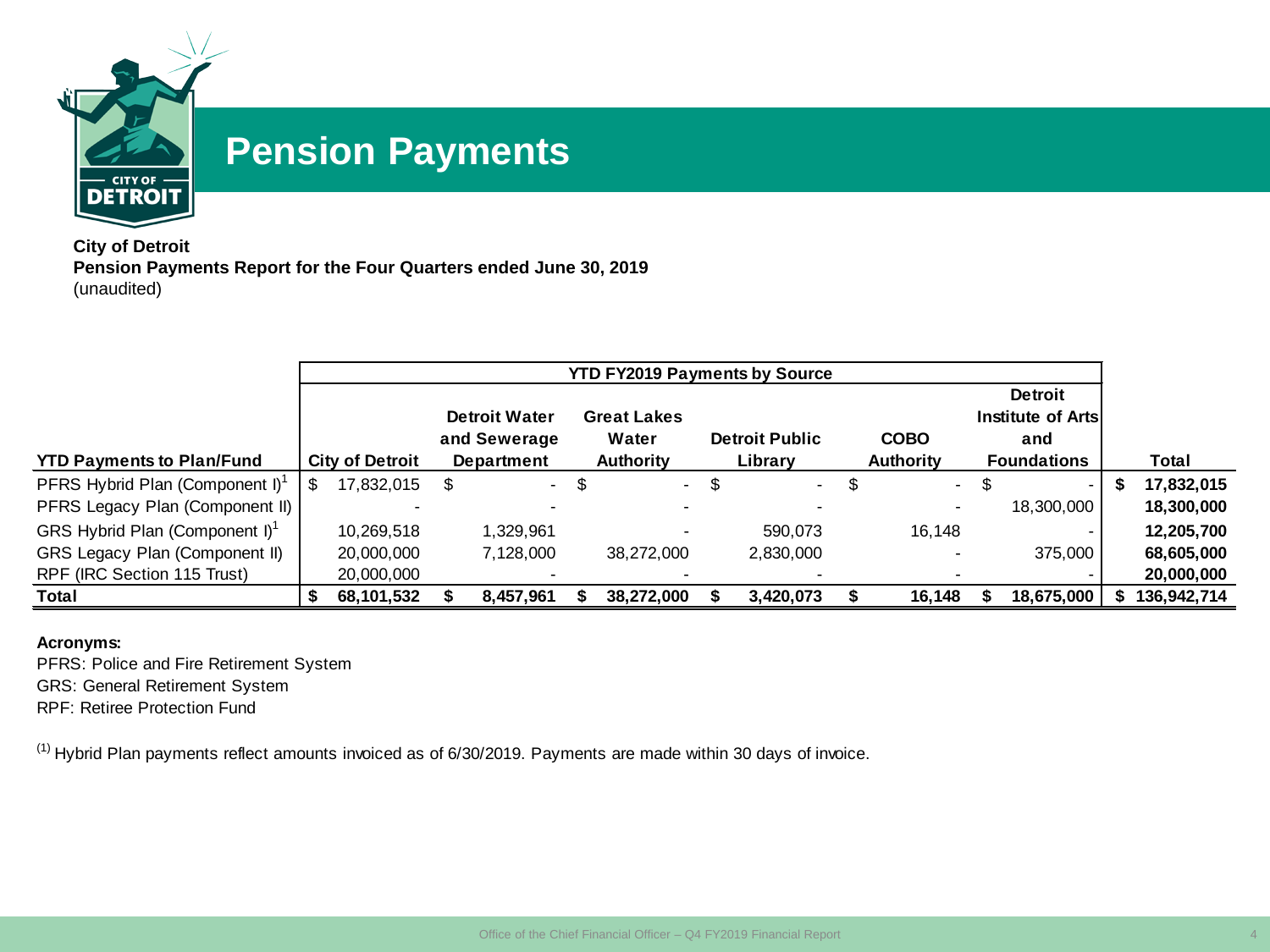

### **Debt Service**

#### **City of Detroit Debt Service Report for the Four Quarters ended June 30, 2019** (unaudited)

| uunuu                                            |               |                     |                     | .                  |                    |     |                   |                 |
|--------------------------------------------------|---------------|---------------------|---------------------|--------------------|--------------------|-----|-------------------|-----------------|
|                                                  |               | Principal           |                     |                    |                    |     |                   | Required        |
|                                                  | # of          | Outstanding         | Annual              |                    |                    |     | <b>At Trustee</b> | Set-Aside       |
| <b>Debt Obligation</b>                           | <b>Series</b> | (as of 6/30/19)     | <b>Debt Service</b> | <b>Amount Paid</b> | <b>Balance Due</b> |     | (as of 6/30/19)   | (as of 6/30/19) |
| UTGO Bonds <sup>1</sup>                          |               | \$<br>135,000,000   | \$                  | \$                 |                    | \$  | 7,959,590         | \$              |
| LTGO DSA First Lien Bonds                        |               | 240,965,000         | 7,745,446           | 7,745,446          |                    |     | 7,981,815         | 7,981,815       |
| UTGO DSA Second Lien Bonds                       |               | 89,390,000          | 9,826,251           | 9,826,251          |                    |     | 5,775,002         | 4,594,225       |
| LTGO DSA Third Lien Bonds                        |               | 115,745,000         | 7,319,672           | 7,319,672          |                    |     | 6,908,207         | 6,908,207       |
| UTGO DSA Fourth Lien Bonds                       |               | 146,760,000         | 37,374,751          | 37, 374, 751       |                    |     | 38,525,383        | 575,312         |
| LTGO DSA Fifth Lien Bonds <sup>2</sup>           |               | 175,985,000         | 3,352,285           | 3,352,285          |                    |     | 2,920,547         | 2,915,031       |
| LTGO (Exit Financing, Remarketed) <sup>3,4</sup> |               | 228,500,000         | 23,878,531          | 27,067,870         |                    |     | 20,327,407        | 19,466,143      |
| LTGO $(B\text{-Notes})^{2,5}$                    |               | 434,311,789         | 25,278,566          | 194,755,744        |                    |     |                   |                 |
| MTF Bonds <sup>6</sup>                           |               | 85,000,000          | 1,205,755           | 1,205,755          |                    |     | 1,029,675         | 1,019,524       |
| HUD Notes <sup>7,8</sup>                         | 10            | 44,506,000          | 5,381,401           | 7,439,731          |                    |     | 4,655,458         |                 |
|                                                  | 22            | 1,696,162,789       | \$121,362,659       | 296,087,505        |                    | -15 | 96,083,084        | 43,460,258      |
| Fund 1000 - General Fund-LTGO                    |               | \$<br>1,195,506,789 |                     | 240,241,017        |                    |     |                   |                 |
| Fund 4000 - Debt Service Fund-UTGO               |               | 371,150,000         |                     | 47,201,002         |                    |     |                   |                 |
| Fund 2001 - CDBG Fund-HUD Notes                  |               | 44,506,000          |                     | 7,439,731          |                    |     |                   |                 |
| <b>Fund 3301 - Street Funds-MTF Bonds</b>        |               | 85,000,000          |                     | 1,205,755          |                    |     |                   |                 |
|                                                  |               | 1,696,162,789       |                     | 296,087,505        |                    |     |                   |                 |

**FY 19**

**<sup>1</sup>** On December 11, 2018, the City issued \$135,000,000 in Unlimited Tax General Obligation (UTGO) Bonds for the purpose of financing capital projects. The first interest payment is due October 1, 2019. <sup>2</sup> On December 13, 2018, the City issued \$175,985,000 Distributable State Aid Fifth Lien Limited Tax General Obligation (LTGO) Bonds to the Michigan Finance Authority for the purpose of purchasing a portion of its B-Notes at a discount. With the bond proceeds, the City purchased \$192,227,454 of its B-Notes (B1) at a discounted purchase price of \$87 per \$100 in principal (i.e., a cost of \$167,237,884) and \$5,424,902 of its B-Notes (B2) at a discounted purchase price of \$85 per \$100 in principal (i.e., a cost of \$4,611,167). The Enterprise agencies' share of the B-Notes that were purchased will be paid by the enterprise agencies annually to the City under the same terms as the original B-Notes as specified in the Memorandum of Understanding executed by all parties in April 2019.

**<sup>3</sup>** This bond issue has a debt service reserve fund of \$27,500,000 held by the Trustee. The DSRF is not reflected in the "At Trustee" amount because it is not intended to pay debt service.

<sup>4</sup> The annual debt service amount of \$23,878,531 represents the debt service due on the Exit Financing *before* the January 22, 2019 partial redemption. The \$27,067,870 paid during the fiscal year equals \$18,876,878 (the October 1, 2018 debt service payment) plus \$3,075,000 (principal redeemed) and \$43,614 (accrued interest) plus \$5,072,378 (April 1, 2019 interest payment).

<sup>5</sup> The annual debt service amount of \$25,278,566 represents the debt service due on the B-Notes *before* the December 2018 purchase of a portion of the B-Notes. The \$186,069,553 paid during the fiscal year equals \$12,639,283 (the October 1, 2018 interest payment on the original B-Notes) plus \$171,849,052 (the amount paid to purchase the portion of B-Notes at a discount) plus \$1,581,219 (the accrued interest on the purchased bonds).

<sup>6</sup> The most recent draw of \$43,500,000 was made on April 1, 2019. Remaining draws are scheduled to occur in each April and October, with the final draw on October 1, 2020.

<sup>7</sup> In FY17, funds to pay the remaining payments for the HUD Note New Amsterdam project were placed with the trustee and the Note was defeased in substance. In FY19, funds to defease \$1,938,000 of the HUD Woodward Gardens II Note were placed with the Trustee and defeased in substance.

<sup>8</sup> On 3-26-19, six HUD notes were refinanced at a present value savings of approximately \$2.4 million. In April 2019, the Woodward Gardens II Note was partially defeased. The annual debt service amount of \$5,381,401 represents the debt service *before* the refinancing and the partial defeasance. The \$7,439,731 paid during the fiscal year equals the August 1, 2018 and February 1, 2019 debt service, the accrued interest on the interim financing from February 1 to March 26, 2019, and the amounts placed with the trustee for the partial defeasance of the Woodward Gardens II note.

9 Where Amount Paid is greater than Annual Amount Due (as a result of refinancings or redemptions that occurred during the fiscal year), the Balance Due is reflected as zero.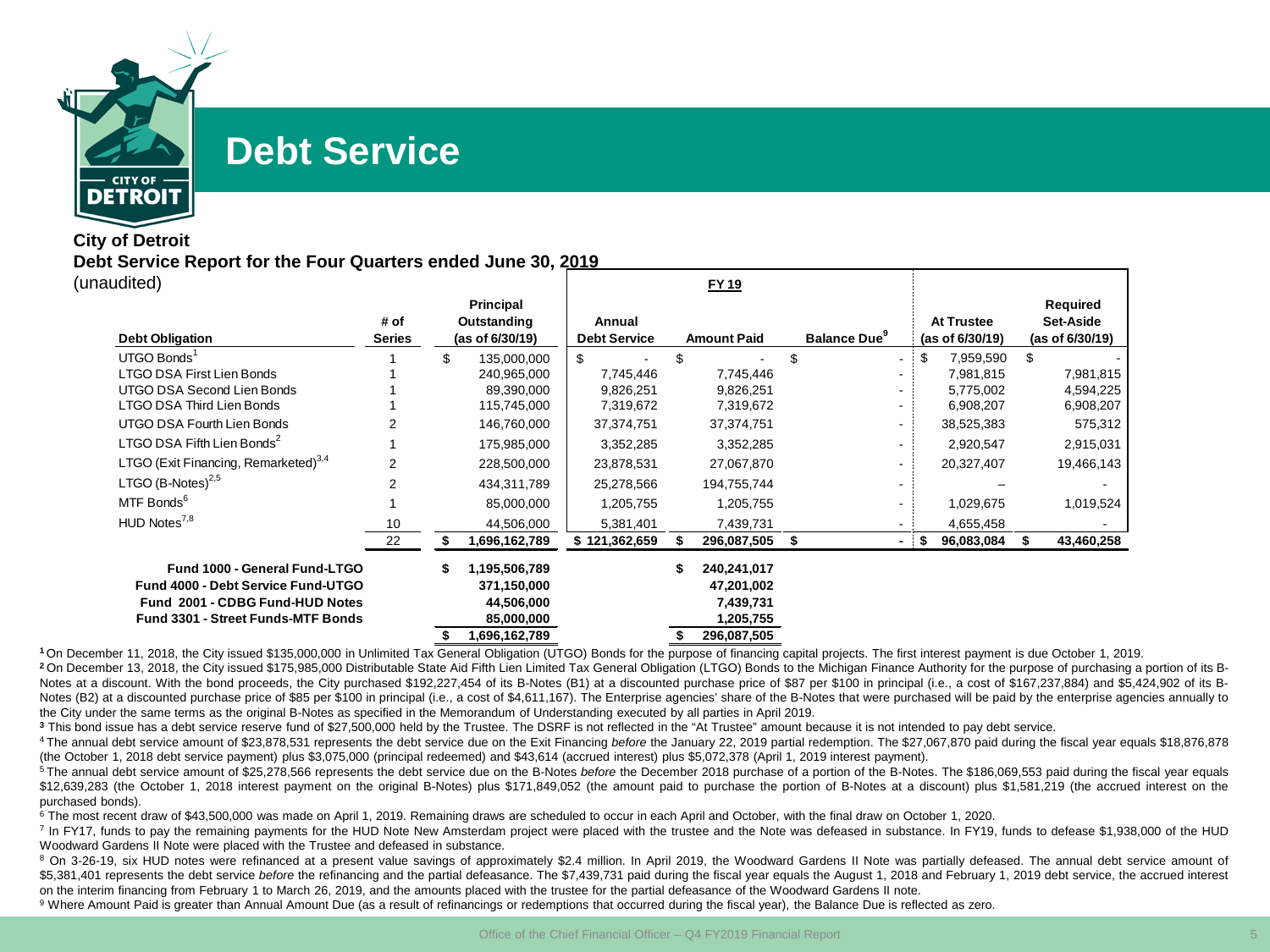

## **Appendix: Debt Details**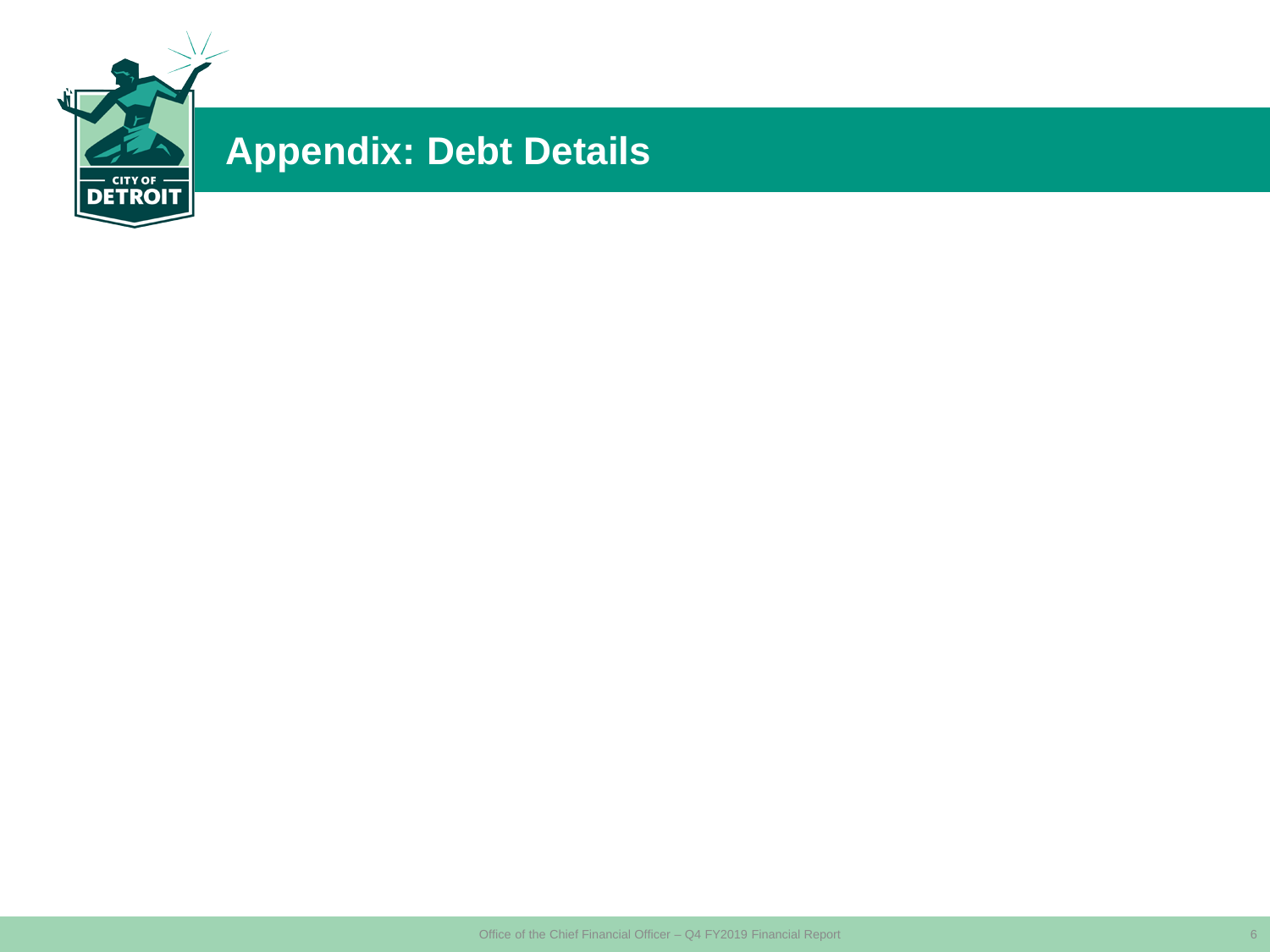#### **City of Detroit - UTGO 2018 Debt Service Requirements**

| <b>ISSUE NAME:</b>                                               | <b>Unlimited Tax General Obligation</b>          |                  |                   |  |  |  |  |  |  |  |  |  |  |
|------------------------------------------------------------------|--------------------------------------------------|------------------|-------------------|--|--|--|--|--|--|--|--|--|--|
| <b>ISSUE NAME(2):</b>                                            |                                                  |                  |                   |  |  |  |  |  |  |  |  |  |  |
| <b>REPAYMENT SOURCE:</b>                                         | Full faith and credit and resources of the City  |                  |                   |  |  |  |  |  |  |  |  |  |  |
|                                                                  | Ad valorem taxes levied annually on all property |                  |                   |  |  |  |  |  |  |  |  |  |  |
| <b>ORIGINAL PAR:</b>                                             | \$135,000,000                                    |                  |                   |  |  |  |  |  |  |  |  |  |  |
|                                                                  |                                                  |                  |                   |  |  |  |  |  |  |  |  |  |  |
| <b>DATED DATE:</b>                                               | <b>December 11, 2018</b>                         |                  |                   |  |  |  |  |  |  |  |  |  |  |
| <b>PRINCIPAL DUE:</b>                                            | <b>Annual: April</b>                             |                  |                   |  |  |  |  |  |  |  |  |  |  |
| <b>INTEREST DUE:</b>                                             | <b>Semi-Annual: April/October</b>                |                  |                   |  |  |  |  |  |  |  |  |  |  |
| <b>INTEREST RATE:</b>                                            | 5.00%                                            |                  |                   |  |  |  |  |  |  |  |  |  |  |
| <b>MATURITY DATE:</b>                                            | April 1, 2038                                    |                  |                   |  |  |  |  |  |  |  |  |  |  |
| <b>INSURANCE:</b>                                                | <b>None</b>                                      |                  |                   |  |  |  |  |  |  |  |  |  |  |
| <b>CALL PROVISIONS:</b>                                          | April 1, 2029 at 100%                            |                  |                   |  |  |  |  |  |  |  |  |  |  |
| <b>Fiscal Year Ending</b>                                        |                                                  |                  |                   |  |  |  |  |  |  |  |  |  |  |
| <b>June 30,</b>                                                  | <b>Principal</b>                                 | <b>Interest</b>  | <b>Total</b>      |  |  |  |  |  |  |  |  |  |  |
| 2019                                                             |                                                  |                  |                   |  |  |  |  |  |  |  |  |  |  |
| 2020                                                             | 9,160,000                                        | 8,812,500        | 17,972,500        |  |  |  |  |  |  |  |  |  |  |
| 2021                                                             | 10,620,000                                       | 6,292,000        | 16,912,000        |  |  |  |  |  |  |  |  |  |  |
| 2022                                                             | 4,460,000                                        | 5,761,000        | 10,221,000        |  |  |  |  |  |  |  |  |  |  |
| 2023                                                             | 4,680,000                                        | 5,538,000        | 10,218,000        |  |  |  |  |  |  |  |  |  |  |
| 2024                                                             | 4,915,000                                        | 5,304,000        | 10,219,000        |  |  |  |  |  |  |  |  |  |  |
| 2025                                                             | 5,160,000                                        | 5,058,250        | 10,218,250        |  |  |  |  |  |  |  |  |  |  |
| 2026                                                             | 5,420,000                                        | 4,800,250        | 10,220,250        |  |  |  |  |  |  |  |  |  |  |
| 2027                                                             | 5,690,000                                        | 4,529,250        | 10,219,250        |  |  |  |  |  |  |  |  |  |  |
| 2028                                                             | 5,975,000                                        | 4,244,750        | 10,219,750        |  |  |  |  |  |  |  |  |  |  |
| 2029                                                             | 6,275,000                                        | 3,946,000        | 10,221,000        |  |  |  |  |  |  |  |  |  |  |
| 2030                                                             | 6,590,000                                        | 3,632,250        | 10,222,250        |  |  |  |  |  |  |  |  |  |  |
| 2031                                                             | 6,915,000                                        | 3,302,750        | 10,217,750        |  |  |  |  |  |  |  |  |  |  |
| 2032                                                             | 7,265,000                                        | 2,957,000        | 10,222,000        |  |  |  |  |  |  |  |  |  |  |
| 2033                                                             | 7,625,000                                        | 2,593,750        | 10,218,750        |  |  |  |  |  |  |  |  |  |  |
| 2034                                                             | 8,005,000                                        | 2,212,500        | 10,217,500        |  |  |  |  |  |  |  |  |  |  |
| 2035                                                             | 8,410,000                                        | 1,812,250        | 10,222,250        |  |  |  |  |  |  |  |  |  |  |
| 2036                                                             | 8,830,000                                        | 1,391,750        | 10,221,750        |  |  |  |  |  |  |  |  |  |  |
| 2037                                                             | \$9,270,000                                      | 950,250          | 10,220,250        |  |  |  |  |  |  |  |  |  |  |
| 2038                                                             | \$9,735,000                                      | 486,750          | 10,221,750        |  |  |  |  |  |  |  |  |  |  |
| <b>OUTSTANDING AT 7/1/2018</b><br><b>PAID DURING FISCAL YEAR</b> | \$<br>135,000,000                                | \$<br>73,625,250 | \$<br>208,625,250 |  |  |  |  |  |  |  |  |  |  |
| <b>OUTSTANDING AT 6/30/19</b>                                    | \$<br>135,000,000                                | \$<br>73,625,250 | \$<br>208,625,250 |  |  |  |  |  |  |  |  |  |  |
| <b>CALLABLE:</b>                                                 | \$78,920,000                                     |                  |                   |  |  |  |  |  |  |  |  |  |  |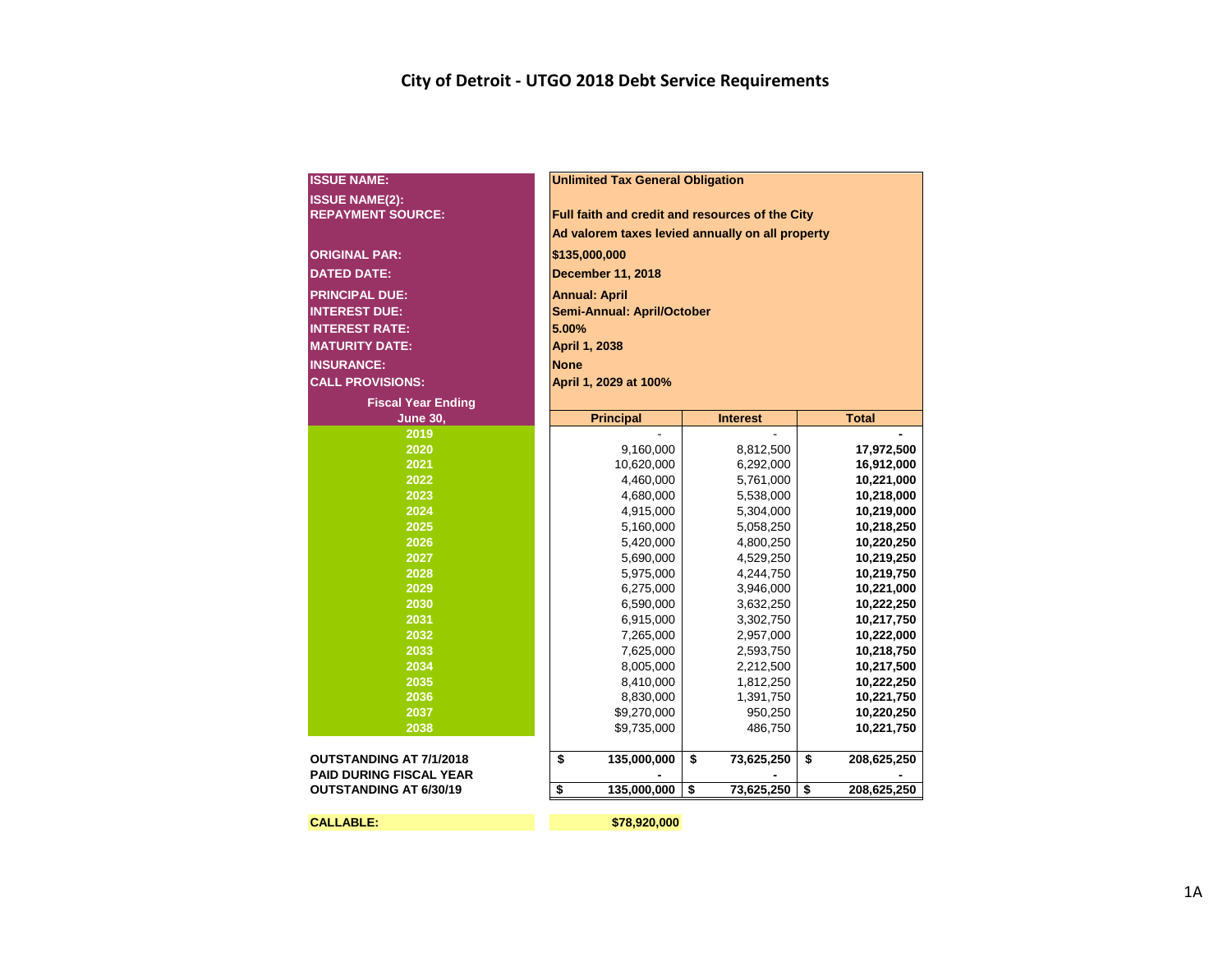#### **City of Detroit - LTGO DSA 1st Lien Debt Service Requirements**

| <b>ISSUE NAME:</b>             | 2016B-1 (Taxable - Refunding Local Project Bonds) | Distributable State Aid First Lien Bonds (Limited Tax General Obligation), Series |                                                                                        |  |  |  |  |  |  |  |  |  |  |
|--------------------------------|---------------------------------------------------|-----------------------------------------------------------------------------------|----------------------------------------------------------------------------------------|--|--|--|--|--|--|--|--|--|--|
| <b>ISSUE NAME(2):</b>          | <b>LTGO DSA First Lien Bonds</b>                  |                                                                                   |                                                                                        |  |  |  |  |  |  |  |  |  |  |
| <b>REPAYMENT</b>               | <b>Shared Revenue payments.</b>                   |                                                                                   | Full faith and credit and resources of the City, additionally Detroit's share of State |  |  |  |  |  |  |  |  |  |  |
| <b>SOURCE:</b>                 | Ad valorem taxes levied annually on all property  |                                                                                   |                                                                                        |  |  |  |  |  |  |  |  |  |  |
| <b>ORIGINAL PAR:</b>           | \$240,965,000                                     |                                                                                   |                                                                                        |  |  |  |  |  |  |  |  |  |  |
| <b>DATED DATE:</b>             | <b>August 11, 2016</b>                            |                                                                                   |                                                                                        |  |  |  |  |  |  |  |  |  |  |
| <b>PRINCIPAL DUE:</b>          | <b>Annual: November</b>                           |                                                                                   |                                                                                        |  |  |  |  |  |  |  |  |  |  |
| <b>INTEREST DUE:</b>           | Semi-Annual: November/May                         |                                                                                   |                                                                                        |  |  |  |  |  |  |  |  |  |  |
| <b>INTEREST RATE:</b>          | 1.94% to 5.00%                                    |                                                                                   |                                                                                        |  |  |  |  |  |  |  |  |  |  |
| <b>MATURITY DATE:</b>          | <b>November 1, 2035</b>                           |                                                                                   |                                                                                        |  |  |  |  |  |  |  |  |  |  |
| <b>INSURANCE:</b>              | <b>Noninsured</b>                                 |                                                                                   |                                                                                        |  |  |  |  |  |  |  |  |  |  |
| <b>CALL PROVISIONS:</b>        | <b>Make-Whole</b>                                 |                                                                                   |                                                                                        |  |  |  |  |  |  |  |  |  |  |
| <b>Fiscal Year Ending</b>      | <b>Principal</b>                                  | <b>Interest</b>                                                                   | <b>Total</b>                                                                           |  |  |  |  |  |  |  |  |  |  |
| <b>June 30,</b>                |                                                   |                                                                                   |                                                                                        |  |  |  |  |  |  |  |  |  |  |
| 2019                           |                                                   | 7,745,446                                                                         | 7,745,446                                                                              |  |  |  |  |  |  |  |  |  |  |
| 2020                           | 6,480,000                                         | 7,583,446                                                                         | 14,063,446                                                                             |  |  |  |  |  |  |  |  |  |  |
| 2021                           | 11,720,000                                        | 7,128,446                                                                         | 18,848,446                                                                             |  |  |  |  |  |  |  |  |  |  |
| 2022                           | 12,130,000                                        | 6,717,724                                                                         | 18,847,724                                                                             |  |  |  |  |  |  |  |  |  |  |
| 2023                           | 12,385,000                                        | 6,461,043                                                                         | 18,846,043                                                                             |  |  |  |  |  |  |  |  |  |  |
| 2024                           | 12,675,000                                        | 6,170,364                                                                         | 18,845,364                                                                             |  |  |  |  |  |  |  |  |  |  |
| 2025                           | 12,990,000                                        | 5,855,619                                                                         | 18,845,619                                                                             |  |  |  |  |  |  |  |  |  |  |
| 2026                           | 13,330,000                                        | 5,518,638                                                                         | 18,848,638                                                                             |  |  |  |  |  |  |  |  |  |  |
| 2027                           | 13,690,000                                        | 5,159,182                                                                         | 18,849,182                                                                             |  |  |  |  |  |  |  |  |  |  |
| 2028                           | 14,100,000                                        | 4,743,853                                                                         | 18,843,853                                                                             |  |  |  |  |  |  |  |  |  |  |
| 2029                           | 14,565,000                                        | 4,276,613                                                                         | 18,841,613                                                                             |  |  |  |  |  |  |  |  |  |  |
| 2030                           | 15,050,000                                        | 3,793,889                                                                         | 18,843,889                                                                             |  |  |  |  |  |  |  |  |  |  |
| 2031<br>2032                   | 15,550,000                                        | 3,295,109                                                                         | 18,845,109                                                                             |  |  |  |  |  |  |  |  |  |  |
| 2033                           | 16,065,000<br>16,625,000                          | 2,779,784<br>2,219,922                                                            | 18,844,784<br>18,844,922                                                               |  |  |  |  |  |  |  |  |  |  |
| 2034                           | 17,235,000                                        | 1,612,981                                                                         | 18,847,981                                                                             |  |  |  |  |  |  |  |  |  |  |
| 2035                           | 17,860,000                                        | 983,903                                                                           | 18,843,903                                                                             |  |  |  |  |  |  |  |  |  |  |
| 2036                           | 18,515,000                                        | 331,881                                                                           | 18,846,881                                                                             |  |  |  |  |  |  |  |  |  |  |
| 2037                           |                                                   |                                                                                   |                                                                                        |  |  |  |  |  |  |  |  |  |  |
| 2038                           |                                                   |                                                                                   |                                                                                        |  |  |  |  |  |  |  |  |  |  |
| 2039                           |                                                   |                                                                                   |                                                                                        |  |  |  |  |  |  |  |  |  |  |
| 2040                           |                                                   |                                                                                   |                                                                                        |  |  |  |  |  |  |  |  |  |  |
| 2041                           |                                                   |                                                                                   |                                                                                        |  |  |  |  |  |  |  |  |  |  |
| 2042                           |                                                   |                                                                                   |                                                                                        |  |  |  |  |  |  |  |  |  |  |
| 2043                           |                                                   |                                                                                   |                                                                                        |  |  |  |  |  |  |  |  |  |  |
| 2044                           |                                                   |                                                                                   |                                                                                        |  |  |  |  |  |  |  |  |  |  |
| OUTSTANDING AT 7/1/2018        | \$                                                | \$                                                                                | \$<br>323,342,843                                                                      |  |  |  |  |  |  |  |  |  |  |
|                                | 240,965,000                                       | 82,377,843                                                                        |                                                                                        |  |  |  |  |  |  |  |  |  |  |
| <b>PAID DURING FISCAL YEAR</b> |                                                   | 7,745,446                                                                         | 7,745,446                                                                              |  |  |  |  |  |  |  |  |  |  |
| <b>OUTSTANDING AT 6/30/19</b>  | \$<br>240,965,000                                 | \$<br>74,632,397                                                                  | \$<br>315,597,397                                                                      |  |  |  |  |  |  |  |  |  |  |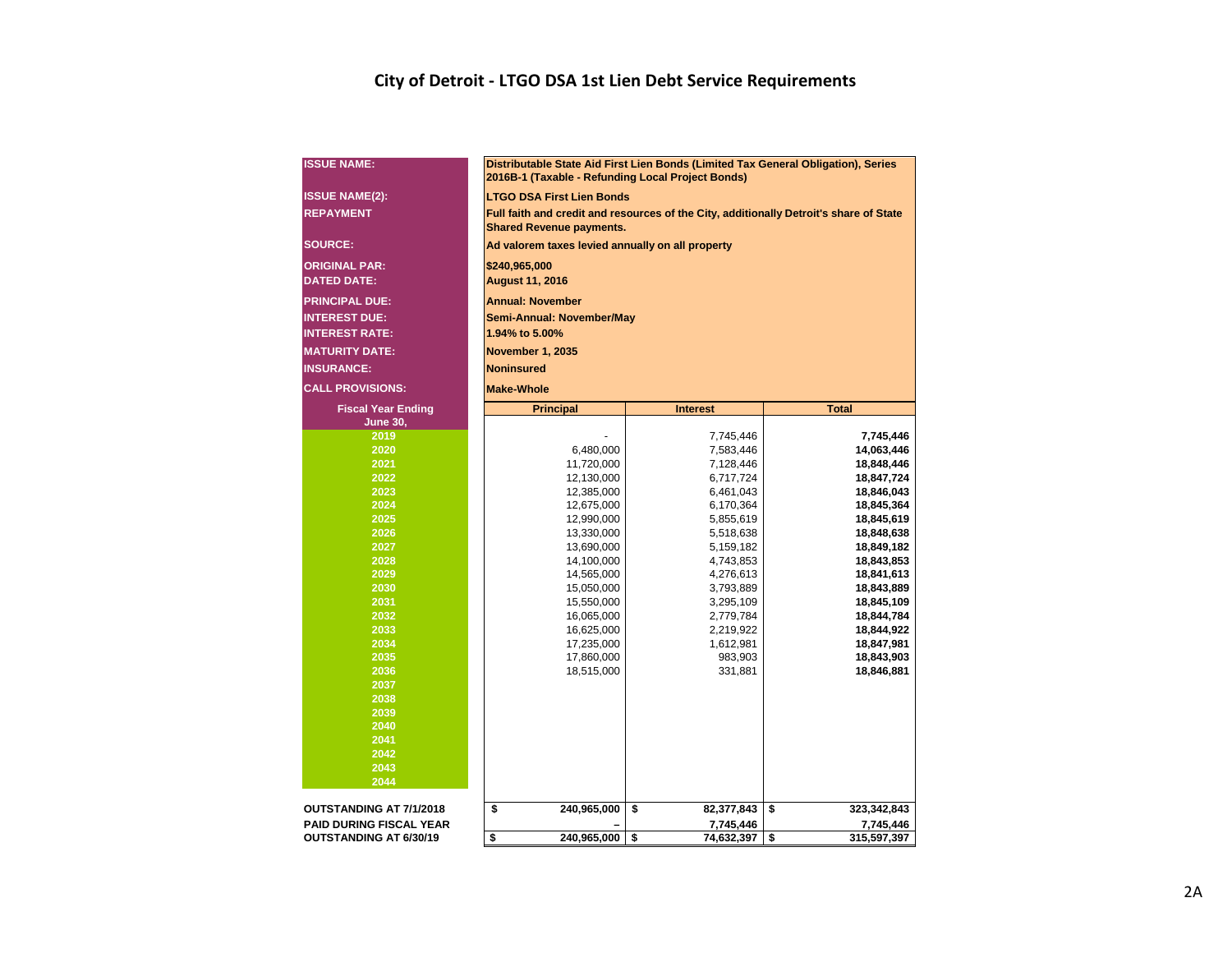#### **City of Detroit - UTGO DSA 2nd Lien Debt Service Requirements**

| <b>ISSUE NAME:</b>             | Distributable State Aid Second Lien Bonds (Unlimited Tax<br>General Obligation), Series 2010 (Taxable - Recovery Zone<br><b>Economic development Bonds - Direct Payment)</b> |                        |                        |  |  |  |  |  |  |  |  |  |  |  |
|--------------------------------|------------------------------------------------------------------------------------------------------------------------------------------------------------------------------|------------------------|------------------------|--|--|--|--|--|--|--|--|--|--|--|
| <b>ISSUE NAME(2):</b>          | <b>UTGO DSA 2nd</b><br>Lien                                                                                                                                                  |                        |                        |  |  |  |  |  |  |  |  |  |  |  |
| <b>REPAYMENT SOURCE:</b>       | Full faith and credit and resources of the City & State<br><b>Shared Revenue payments</b>                                                                                    |                        |                        |  |  |  |  |  |  |  |  |  |  |  |
|                                | Ad valorem taxes levied annually on all property                                                                                                                             |                        |                        |  |  |  |  |  |  |  |  |  |  |  |
| <b>ORIGINAL PAR:</b>           | \$100,000,000                                                                                                                                                                |                        |                        |  |  |  |  |  |  |  |  |  |  |  |
| <b>DATED DATE:</b>             | <b>December 16, 2010</b>                                                                                                                                                     |                        |                        |  |  |  |  |  |  |  |  |  |  |  |
| <b>PRINCIPAL DUE:</b>          | <b>Annual: November</b>                                                                                                                                                      |                        |                        |  |  |  |  |  |  |  |  |  |  |  |
| <b>INTEREST DUE:</b>           | Semi-Annual: November/May                                                                                                                                                    |                        |                        |  |  |  |  |  |  |  |  |  |  |  |
| <b>INTEREST RATE:</b>          | 5.429% to 8.369%                                                                                                                                                             |                        |                        |  |  |  |  |  |  |  |  |  |  |  |
| <b>MATURITY DATE:</b>          | <b>November 1, 2035</b>                                                                                                                                                      |                        |                        |  |  |  |  |  |  |  |  |  |  |  |
| <b>INSURANCE:</b>              | <b>None</b>                                                                                                                                                                  |                        |                        |  |  |  |  |  |  |  |  |  |  |  |
| <b>CALL PROVISIONS:</b>        | <b>Make-Whole</b>                                                                                                                                                            |                        |                        |  |  |  |  |  |  |  |  |  |  |  |
| <b>Fiscal Year Ending</b>      |                                                                                                                                                                              |                        |                        |  |  |  |  |  |  |  |  |  |  |  |
| <b>June 30,</b>                | <b>Principal</b><br><b>Total</b><br><b>Interest</b>                                                                                                                          |                        |                        |  |  |  |  |  |  |  |  |  |  |  |
| 2019                           | 7,431,251<br>9,826,251<br>2,395,000                                                                                                                                          |                        |                        |  |  |  |  |  |  |  |  |  |  |  |
| 2020                           | 2,575,000                                                                                                                                                                    | 7,252,630              | 9,827,630              |  |  |  |  |  |  |  |  |  |  |  |
| 2021                           | 2,765,000                                                                                                                                                                    | 7,060,710              | 9,825,710              |  |  |  |  |  |  |  |  |  |  |  |
| 2022                           | 2,970,000                                                                                                                                                                    | 6,854,594              | 9,824,594              |  |  |  |  |  |  |  |  |  |  |  |
| 2023                           | 3,195,000                                                                                                                                                                    | 6,633,024              | 9,828,024              |  |  |  |  |  |  |  |  |  |  |  |
| 2024                           | 3,455,000                                                                                                                                                                    | 6,373,621              | 9,828,621              |  |  |  |  |  |  |  |  |  |  |  |
| 2025                           | 3,755,000                                                                                                                                                                    | 6,071,919              | 9,826,919              |  |  |  |  |  |  |  |  |  |  |  |
| 2026                           | 4,085,000                                                                                                                                                                    | 5,743,854              | 9,828,854              |  |  |  |  |  |  |  |  |  |  |  |
| 2027<br>2028                   | 4,440,000                                                                                                                                                                    | 5,387,125              | 9,827,125              |  |  |  |  |  |  |  |  |  |  |  |
| 2029                           | 4,825,000<br>5,250,000                                                                                                                                                       | 4,999,431<br>4,577,843 | 9,824,431<br>9,827,843 |  |  |  |  |  |  |  |  |  |  |  |
| 2030                           | 5,705,000                                                                                                                                                                    | 4,119,431              | 9,824,431              |  |  |  |  |  |  |  |  |  |  |  |
| 2031                           | 6,205,000                                                                                                                                                                    | 3,621,057              | 9,826,057              |  |  |  |  |  |  |  |  |  |  |  |
| 2032                           | 6,750,000                                                                                                                                                                    | 3,078,955              | 9,828,955              |  |  |  |  |  |  |  |  |  |  |  |
| 2033                           | 7,335,000                                                                                                                                                                    | 2,489,568              | 9,824,568              |  |  |  |  |  |  |  |  |  |  |  |
| 2034                           | 7,975,000                                                                                                                                                                    | 1,848,921              | 9,823,921              |  |  |  |  |  |  |  |  |  |  |  |
| 2035                           | 8,675,000                                                                                                                                                                    | 1,152,202              | 9,827,202              |  |  |  |  |  |  |  |  |  |  |  |
| 2036                           | 9,430,000                                                                                                                                                                    | 394,598                | 9,824,598              |  |  |  |  |  |  |  |  |  |  |  |
| <b>OUTSTANDING AT 7/1/2018</b> | \$<br>91,785,000                                                                                                                                                             | \$<br>85,090,736       | \$<br>176,875,736      |  |  |  |  |  |  |  |  |  |  |  |
|                                |                                                                                                                                                                              |                        |                        |  |  |  |  |  |  |  |  |  |  |  |
| <b>PAID DURING FISCAL YEAR</b> | \$2,395,000                                                                                                                                                                  | 7,431,251              | 9,826,251              |  |  |  |  |  |  |  |  |  |  |  |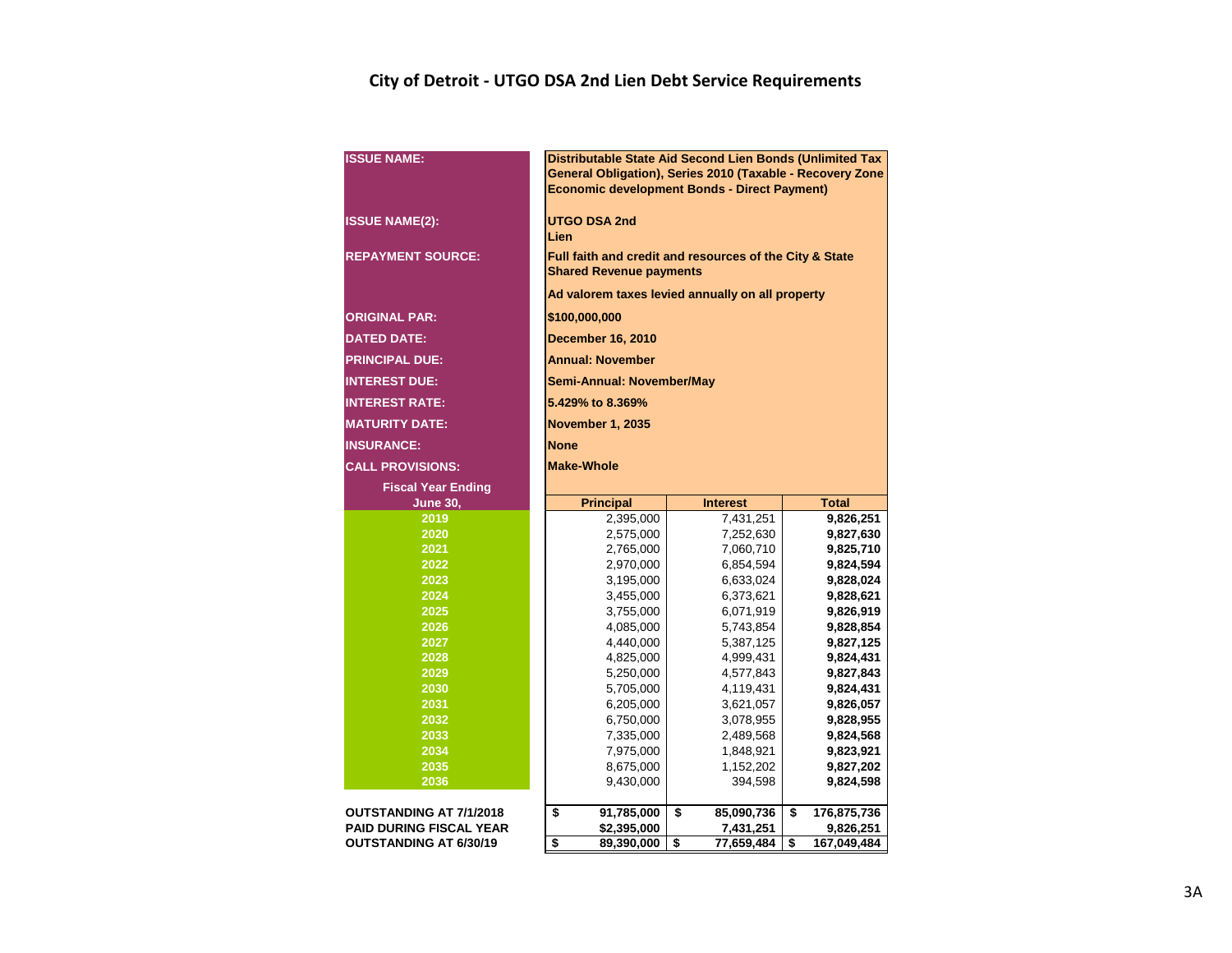### **City of Detroit - LTGO DSA 3rd Lien Debt Service Requirements**

| <b>ISSUE NAME:</b>             | Distributable State Aid Third Lien Bonds (Limited Tax<br>General Obligation), Series 2016B-2 (Taxable - Refunding<br><b>Local Project Bonds)</b> |                        |                          |  |  |  |  |  |  |  |  |  |  |  |
|--------------------------------|--------------------------------------------------------------------------------------------------------------------------------------------------|------------------------|--------------------------|--|--|--|--|--|--|--|--|--|--|--|
| <b>ISSUE NAME(2):</b>          | <b>LTGO DSA Thirds Lien Bonds</b>                                                                                                                |                        |                          |  |  |  |  |  |  |  |  |  |  |  |
| <b>REPAYMENT</b>               | Full faith and credit and resources of the City, additionally<br>Detroit's share of State Shared Revenue payments.                               |                        |                          |  |  |  |  |  |  |  |  |  |  |  |
| <b>SOURCE:</b>                 | Ad valorem taxes levied annually on all property                                                                                                 |                        |                          |  |  |  |  |  |  |  |  |  |  |  |
| <b>ORIGINAL PAR:</b>           | \$123,175,000                                                                                                                                    |                        |                          |  |  |  |  |  |  |  |  |  |  |  |
| <b>DATED DATE:</b>             | <b>August 11, 2016</b>                                                                                                                           |                        |                          |  |  |  |  |  |  |  |  |  |  |  |
| <b>PRINCIPAL DUE:</b>          | <b>Annual: November</b>                                                                                                                          |                        |                          |  |  |  |  |  |  |  |  |  |  |  |
| <b>INTEREST DUE:</b>           | Semi-Annual: November/May                                                                                                                        |                        |                          |  |  |  |  |  |  |  |  |  |  |  |
| <b>INTEREST RATE:</b>          | 1.39% to 3.61%                                                                                                                                   |                        |                          |  |  |  |  |  |  |  |  |  |  |  |
| <b>MATURITY DATE:</b>          | <b>November 1, 2032</b>                                                                                                                          |                        |                          |  |  |  |  |  |  |  |  |  |  |  |
| <b>INSURANCE:</b>              | <b>Noninsured</b>                                                                                                                                |                        |                          |  |  |  |  |  |  |  |  |  |  |  |
| <b>CALL PROVISIONS:</b>        | <b>Make-Whole</b>                                                                                                                                |                        |                          |  |  |  |  |  |  |  |  |  |  |  |
|                                | <b>Principal</b><br><b>Interest</b><br><b>Total</b>                                                                                              |                        |                          |  |  |  |  |  |  |  |  |  |  |  |
| <b>Fiscal Year Ending</b>      |                                                                                                                                                  |                        |                          |  |  |  |  |  |  |  |  |  |  |  |
| <b>June 30,</b>                |                                                                                                                                                  |                        |                          |  |  |  |  |  |  |  |  |  |  |  |
| 2019                           | 3,740,000                                                                                                                                        | 3,579,672              | 7,319,672                |  |  |  |  |  |  |  |  |  |  |  |
| 2020                           | 6,870,000                                                                                                                                        | 3,487,207              | 10,357,207               |  |  |  |  |  |  |  |  |  |  |  |
| 2021                           | 7,015,000                                                                                                                                        | 3,351,451              | 10,366,451               |  |  |  |  |  |  |  |  |  |  |  |
| 2022                           | 7,160,000                                                                                                                                        | 3,197,882              | 10,357,882               |  |  |  |  |  |  |  |  |  |  |  |
| 2023<br>2024                   | 7,335,000                                                                                                                                        | 3,024,353              | 10,359,353               |  |  |  |  |  |  |  |  |  |  |  |
| 2025                           | 7,535,000<br>7,745,000                                                                                                                           | 2,827,671<br>2,613,538 | 10,362,671<br>10,358,538 |  |  |  |  |  |  |  |  |  |  |  |
| 2026                           | 7,975,000                                                                                                                                        | 2,384,754              | 10,359,754               |  |  |  |  |  |  |  |  |  |  |  |
| 2027                           | 8,215,000                                                                                                                                        | 2,142,267              | 10,357,267               |  |  |  |  |  |  |  |  |  |  |  |
| 2028                           | 8,495,000                                                                                                                                        | 1,864,475              | 10,359,475               |  |  |  |  |  |  |  |  |  |  |  |
| 2029                           | 8,810,000                                                                                                                                        | 1,552,120              | 10,362,120               |  |  |  |  |  |  |  |  |  |  |  |
| 2030                           | 9,130,000                                                                                                                                        | 1,228,303              | 10,358,303               |  |  |  |  |  |  |  |  |  |  |  |
| 2031                           | 9,470,000                                                                                                                                        | 892,573                | 10,362,573               |  |  |  |  |  |  |  |  |  |  |  |
| 2032                           | 9,815,000                                                                                                                                        | 544,478                | 10,359,478               |  |  |  |  |  |  |  |  |  |  |  |
| 2033                           | 10,175,000                                                                                                                                       | 183,659                | 10,358,659               |  |  |  |  |  |  |  |  |  |  |  |
| <b>OUTSTANDING AT 7/1/2018</b> | 119,485,000                                                                                                                                      | \$<br>32,874,403       | \$<br>152,359,403        |  |  |  |  |  |  |  |  |  |  |  |
| <b>PAID DURING FISCAL YEAR</b> | \$<br>3,740,000                                                                                                                                  | 3,579,672              | 7,319,672                |  |  |  |  |  |  |  |  |  |  |  |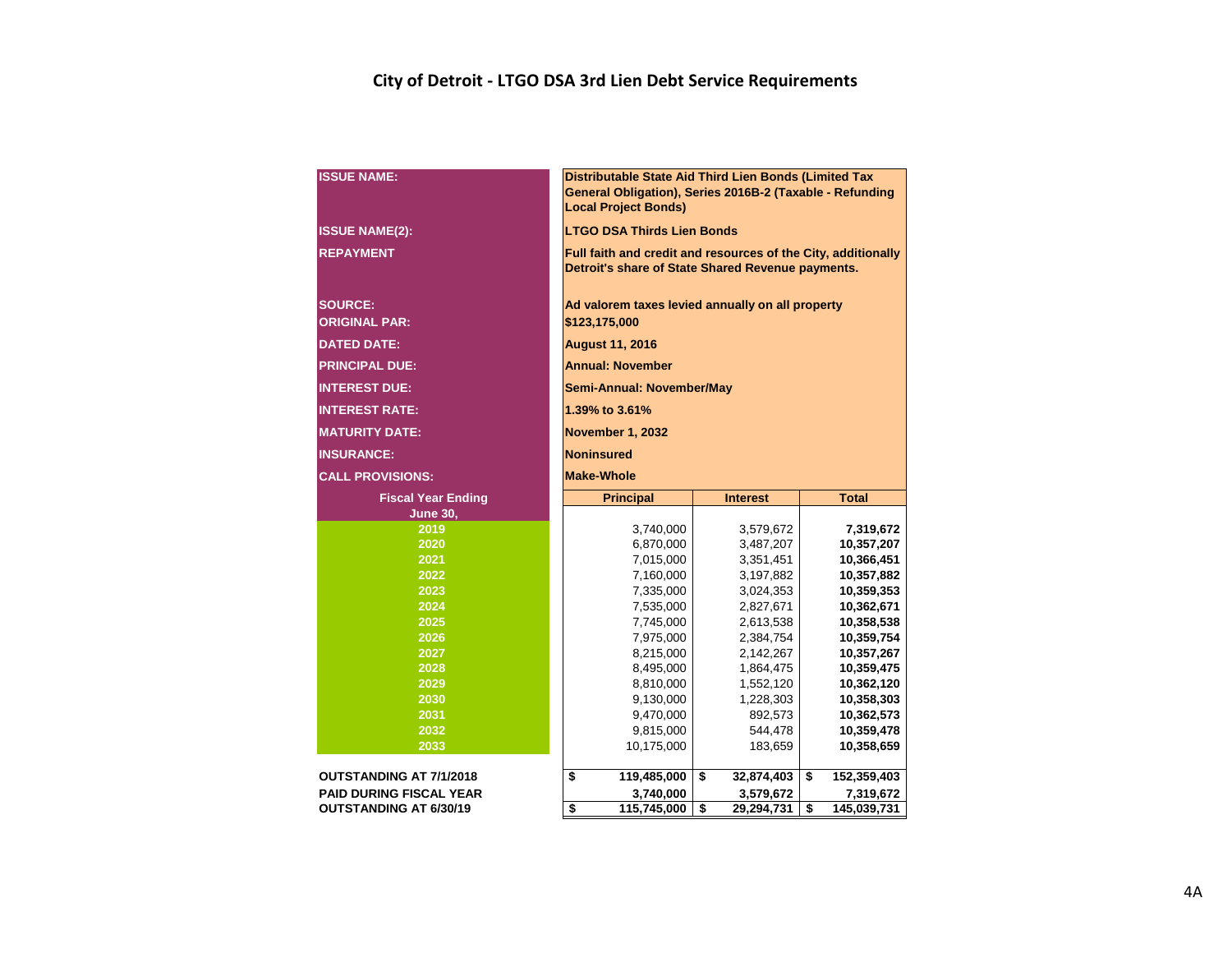#### **City of Detroit - UTGO DSA 4th Lien Debt Service Requirements**

| <b>ISSUE NAME:</b><br>Distributable State Aid Fourth Lien Bonds (Unlimited<br>Distributable State Aid Fourth Lien Bonds<br>Tax General Obligation), Series 2016A-1 (Tax-Exempt<br>(Unlimited Tax General Obligation), Series 2016A-2<br><b>Refunding Local Project Bonds)</b><br>(Taxable - Refunding Local Project Bonds)<br><b>UTGO DSA 4th Lien</b><br><b>UTGO DSA 4th Lien</b><br>Full faith and credit and resources of the City &<br><b>REPAYMENT SOURCE:</b><br>Full faith and credit and resources of the City & State<br><b>Shared Revenue payments</b><br><b>State Shared Revenue payments</b><br>Ad valorem taxes levied annually on all property<br>Ad valorem taxes levied annually on all property<br><b>ALL</b><br>\$222,185,000<br>\$19,855,000<br><b>August 11, 2016</b><br><b>August 11, 2016</b><br><b>Annual: April</b><br><b>Annual: April</b><br>Semi-Annual: October/April<br>Semi-Annual: October/April<br>1.69% to 3.66%<br>4.00% to 5.00%<br><b>April 1, 2028</b><br><b>April 1, 2028</b><br><b>INSURANCE:</b><br><b>None</b><br><b>None</b><br>October 1, 2026 @ 100%<br><b>Make Whole</b><br><b>Fiscal Year Ending</b><br><b>Total</b><br><b>Total</b><br><b>Total</b><br><b>June 30,</b><br><b>Principal</b><br><b>Interest</b><br><b>Principal</b><br><b>Interest</b><br><b>Principal</b><br><b>Interest</b><br>37,374,751<br>27,610,000<br>8,040,250<br>35,650,250<br>1,260,000<br>464,501<br>1,724,501<br>28,870,000<br>8,504,751<br>2019<br>2020<br>28,280,000<br>6,659,750<br>34,939,750<br>1,290,000<br>435,937<br>1,725,937<br>29,570,000<br>7,095,687<br>36,665,687<br>2021<br>1,320,000<br>30,270,000<br>28,950,000<br>5,245,750<br>34,195,750<br>403,803<br>1,723,803<br>5,649,553<br>35,919,553<br>2022<br>1,420,000<br>23,605,000<br>22,185,000<br>3,798,250<br>25,983,250<br>367,621<br>1,787,621<br>4,165,871<br>27,770,871<br>1,465,000<br>20,930,000<br>2023<br>19,465,000<br>2,689,000<br>22,154,000<br>325,817<br>1,790,817<br>3,014,817<br>23,944,817<br>2024<br>1,510,000<br>279,757<br>17,205,000<br>1,995,507<br>15,695,000<br>1,715,750<br>17,410,750<br>1,789,757<br>19,200,507<br>2025<br>8,160,000<br>931,000<br>9,091,000<br>1,560,000<br>230,531<br>9,720,000<br>10,881,531<br>1,790,531<br>1,161,531<br>2026<br>3,320,000<br>523,000<br>3,843,000<br>1,610,000<br>178,115<br>4,930,000<br>5,631,115<br>1,788,115<br>701,115<br>2027<br>3,485,000<br>357,000<br>3,842,000<br>1,665,000<br>122,409<br>1,787,409<br>5,150,000<br>479,409<br>5,629,409<br>2028<br>3,655,000<br>182,750<br>3,837,750<br>1,725,000<br>63,135<br>1,788,135<br>5,625,885<br>5,380,000<br>245,885<br>\$<br>17,696,626<br>208,644,126<br>160,805,000<br>30,142,500<br>190,947,500<br>14,825,000<br>- \$<br>2,871,626<br>\$<br>\$<br>175,630,000<br>\$<br>$33,014,126$ \$<br>OUTSTANDING AT 7/1/2018<br>\$<br>-S<br>\$<br><b>PAID DURING FISCAL YEAR</b><br>27,610,000<br>8,040,250<br>35,650,250<br>1,260,000<br>464,501<br>1,724,501<br>28,870,000<br>8,504,751<br>37,374,751<br>155,297,250<br>\$<br>13,565,000<br>$$146,760,000$ \ \$<br><b>OUTSTANDING AT 6/30/19</b><br>\$<br>$133,195,000$ \$<br>22,102,250<br>\$<br>\$<br>$2,407,125$ \$<br>15,972,125<br>24,509,375   \$ 171,269,375 |                         |  |  |  |  |  |  |  |  |  |  |  |
|------------------------------------------------------------------------------------------------------------------------------------------------------------------------------------------------------------------------------------------------------------------------------------------------------------------------------------------------------------------------------------------------------------------------------------------------------------------------------------------------------------------------------------------------------------------------------------------------------------------------------------------------------------------------------------------------------------------------------------------------------------------------------------------------------------------------------------------------------------------------------------------------------------------------------------------------------------------------------------------------------------------------------------------------------------------------------------------------------------------------------------------------------------------------------------------------------------------------------------------------------------------------------------------------------------------------------------------------------------------------------------------------------------------------------------------------------------------------------------------------------------------------------------------------------------------------------------------------------------------------------------------------------------------------------------------------------------------------------------------------------------------------------------------------------------------------------------------------------------------------------------------------------------------------------------------------------------------------------------------------------------------------------------------------------------------------------------------------------------------------------------------------------------------------------------------------------------------------------------------------------------------------------------------------------------------------------------------------------------------------------------------------------------------------------------------------------------------------------------------------------------------------------------------------------------------------------------------------------------------------------------------------------------------------------------------------------------------------------------------------------------------------------------------------------------------------------------------------------------------------------------------------------------------------------------------------------------------------------------------------------------------------------------------------------------------------------------------------------------------------------------------------------------------------------------------------------------------------------|-------------------------|--|--|--|--|--|--|--|--|--|--|--|
|                                                                                                                                                                                                                                                                                                                                                                                                                                                                                                                                                                                                                                                                                                                                                                                                                                                                                                                                                                                                                                                                                                                                                                                                                                                                                                                                                                                                                                                                                                                                                                                                                                                                                                                                                                                                                                                                                                                                                                                                                                                                                                                                                                                                                                                                                                                                                                                                                                                                                                                                                                                                                                                                                                                                                                                                                                                                                                                                                                                                                                                                                                                                                                                                                              |                         |  |  |  |  |  |  |  |  |  |  |  |
|                                                                                                                                                                                                                                                                                                                                                                                                                                                                                                                                                                                                                                                                                                                                                                                                                                                                                                                                                                                                                                                                                                                                                                                                                                                                                                                                                                                                                                                                                                                                                                                                                                                                                                                                                                                                                                                                                                                                                                                                                                                                                                                                                                                                                                                                                                                                                                                                                                                                                                                                                                                                                                                                                                                                                                                                                                                                                                                                                                                                                                                                                                                                                                                                                              | <b>ISSUE NAME(2):</b>   |  |  |  |  |  |  |  |  |  |  |  |
|                                                                                                                                                                                                                                                                                                                                                                                                                                                                                                                                                                                                                                                                                                                                                                                                                                                                                                                                                                                                                                                                                                                                                                                                                                                                                                                                                                                                                                                                                                                                                                                                                                                                                                                                                                                                                                                                                                                                                                                                                                                                                                                                                                                                                                                                                                                                                                                                                                                                                                                                                                                                                                                                                                                                                                                                                                                                                                                                                                                                                                                                                                                                                                                                                              |                         |  |  |  |  |  |  |  |  |  |  |  |
|                                                                                                                                                                                                                                                                                                                                                                                                                                                                                                                                                                                                                                                                                                                                                                                                                                                                                                                                                                                                                                                                                                                                                                                                                                                                                                                                                                                                                                                                                                                                                                                                                                                                                                                                                                                                                                                                                                                                                                                                                                                                                                                                                                                                                                                                                                                                                                                                                                                                                                                                                                                                                                                                                                                                                                                                                                                                                                                                                                                                                                                                                                                                                                                                                              |                         |  |  |  |  |  |  |  |  |  |  |  |
|                                                                                                                                                                                                                                                                                                                                                                                                                                                                                                                                                                                                                                                                                                                                                                                                                                                                                                                                                                                                                                                                                                                                                                                                                                                                                                                                                                                                                                                                                                                                                                                                                                                                                                                                                                                                                                                                                                                                                                                                                                                                                                                                                                                                                                                                                                                                                                                                                                                                                                                                                                                                                                                                                                                                                                                                                                                                                                                                                                                                                                                                                                                                                                                                                              | <b>ORIGINAL PAR:</b>    |  |  |  |  |  |  |  |  |  |  |  |
|                                                                                                                                                                                                                                                                                                                                                                                                                                                                                                                                                                                                                                                                                                                                                                                                                                                                                                                                                                                                                                                                                                                                                                                                                                                                                                                                                                                                                                                                                                                                                                                                                                                                                                                                                                                                                                                                                                                                                                                                                                                                                                                                                                                                                                                                                                                                                                                                                                                                                                                                                                                                                                                                                                                                                                                                                                                                                                                                                                                                                                                                                                                                                                                                                              | <b>DATED DATE:</b>      |  |  |  |  |  |  |  |  |  |  |  |
|                                                                                                                                                                                                                                                                                                                                                                                                                                                                                                                                                                                                                                                                                                                                                                                                                                                                                                                                                                                                                                                                                                                                                                                                                                                                                                                                                                                                                                                                                                                                                                                                                                                                                                                                                                                                                                                                                                                                                                                                                                                                                                                                                                                                                                                                                                                                                                                                                                                                                                                                                                                                                                                                                                                                                                                                                                                                                                                                                                                                                                                                                                                                                                                                                              | <b>PRINCIPAL DUE:</b>   |  |  |  |  |  |  |  |  |  |  |  |
|                                                                                                                                                                                                                                                                                                                                                                                                                                                                                                                                                                                                                                                                                                                                                                                                                                                                                                                                                                                                                                                                                                                                                                                                                                                                                                                                                                                                                                                                                                                                                                                                                                                                                                                                                                                                                                                                                                                                                                                                                                                                                                                                                                                                                                                                                                                                                                                                                                                                                                                                                                                                                                                                                                                                                                                                                                                                                                                                                                                                                                                                                                                                                                                                                              | <b>INTEREST DUE:</b>    |  |  |  |  |  |  |  |  |  |  |  |
|                                                                                                                                                                                                                                                                                                                                                                                                                                                                                                                                                                                                                                                                                                                                                                                                                                                                                                                                                                                                                                                                                                                                                                                                                                                                                                                                                                                                                                                                                                                                                                                                                                                                                                                                                                                                                                                                                                                                                                                                                                                                                                                                                                                                                                                                                                                                                                                                                                                                                                                                                                                                                                                                                                                                                                                                                                                                                                                                                                                                                                                                                                                                                                                                                              | <b>INTEREST RATE:</b>   |  |  |  |  |  |  |  |  |  |  |  |
|                                                                                                                                                                                                                                                                                                                                                                                                                                                                                                                                                                                                                                                                                                                                                                                                                                                                                                                                                                                                                                                                                                                                                                                                                                                                                                                                                                                                                                                                                                                                                                                                                                                                                                                                                                                                                                                                                                                                                                                                                                                                                                                                                                                                                                                                                                                                                                                                                                                                                                                                                                                                                                                                                                                                                                                                                                                                                                                                                                                                                                                                                                                                                                                                                              | <b>MATURITY DATE:</b>   |  |  |  |  |  |  |  |  |  |  |  |
|                                                                                                                                                                                                                                                                                                                                                                                                                                                                                                                                                                                                                                                                                                                                                                                                                                                                                                                                                                                                                                                                                                                                                                                                                                                                                                                                                                                                                                                                                                                                                                                                                                                                                                                                                                                                                                                                                                                                                                                                                                                                                                                                                                                                                                                                                                                                                                                                                                                                                                                                                                                                                                                                                                                                                                                                                                                                                                                                                                                                                                                                                                                                                                                                                              |                         |  |  |  |  |  |  |  |  |  |  |  |
|                                                                                                                                                                                                                                                                                                                                                                                                                                                                                                                                                                                                                                                                                                                                                                                                                                                                                                                                                                                                                                                                                                                                                                                                                                                                                                                                                                                                                                                                                                                                                                                                                                                                                                                                                                                                                                                                                                                                                                                                                                                                                                                                                                                                                                                                                                                                                                                                                                                                                                                                                                                                                                                                                                                                                                                                                                                                                                                                                                                                                                                                                                                                                                                                                              | <b>CALL PROVISIONS:</b> |  |  |  |  |  |  |  |  |  |  |  |
|                                                                                                                                                                                                                                                                                                                                                                                                                                                                                                                                                                                                                                                                                                                                                                                                                                                                                                                                                                                                                                                                                                                                                                                                                                                                                                                                                                                                                                                                                                                                                                                                                                                                                                                                                                                                                                                                                                                                                                                                                                                                                                                                                                                                                                                                                                                                                                                                                                                                                                                                                                                                                                                                                                                                                                                                                                                                                                                                                                                                                                                                                                                                                                                                                              |                         |  |  |  |  |  |  |  |  |  |  |  |
|                                                                                                                                                                                                                                                                                                                                                                                                                                                                                                                                                                                                                                                                                                                                                                                                                                                                                                                                                                                                                                                                                                                                                                                                                                                                                                                                                                                                                                                                                                                                                                                                                                                                                                                                                                                                                                                                                                                                                                                                                                                                                                                                                                                                                                                                                                                                                                                                                                                                                                                                                                                                                                                                                                                                                                                                                                                                                                                                                                                                                                                                                                                                                                                                                              |                         |  |  |  |  |  |  |  |  |  |  |  |
|                                                                                                                                                                                                                                                                                                                                                                                                                                                                                                                                                                                                                                                                                                                                                                                                                                                                                                                                                                                                                                                                                                                                                                                                                                                                                                                                                                                                                                                                                                                                                                                                                                                                                                                                                                                                                                                                                                                                                                                                                                                                                                                                                                                                                                                                                                                                                                                                                                                                                                                                                                                                                                                                                                                                                                                                                                                                                                                                                                                                                                                                                                                                                                                                                              |                         |  |  |  |  |  |  |  |  |  |  |  |
|                                                                                                                                                                                                                                                                                                                                                                                                                                                                                                                                                                                                                                                                                                                                                                                                                                                                                                                                                                                                                                                                                                                                                                                                                                                                                                                                                                                                                                                                                                                                                                                                                                                                                                                                                                                                                                                                                                                                                                                                                                                                                                                                                                                                                                                                                                                                                                                                                                                                                                                                                                                                                                                                                                                                                                                                                                                                                                                                                                                                                                                                                                                                                                                                                              |                         |  |  |  |  |  |  |  |  |  |  |  |
|                                                                                                                                                                                                                                                                                                                                                                                                                                                                                                                                                                                                                                                                                                                                                                                                                                                                                                                                                                                                                                                                                                                                                                                                                                                                                                                                                                                                                                                                                                                                                                                                                                                                                                                                                                                                                                                                                                                                                                                                                                                                                                                                                                                                                                                                                                                                                                                                                                                                                                                                                                                                                                                                                                                                                                                                                                                                                                                                                                                                                                                                                                                                                                                                                              |                         |  |  |  |  |  |  |  |  |  |  |  |
|                                                                                                                                                                                                                                                                                                                                                                                                                                                                                                                                                                                                                                                                                                                                                                                                                                                                                                                                                                                                                                                                                                                                                                                                                                                                                                                                                                                                                                                                                                                                                                                                                                                                                                                                                                                                                                                                                                                                                                                                                                                                                                                                                                                                                                                                                                                                                                                                                                                                                                                                                                                                                                                                                                                                                                                                                                                                                                                                                                                                                                                                                                                                                                                                                              |                         |  |  |  |  |  |  |  |  |  |  |  |
|                                                                                                                                                                                                                                                                                                                                                                                                                                                                                                                                                                                                                                                                                                                                                                                                                                                                                                                                                                                                                                                                                                                                                                                                                                                                                                                                                                                                                                                                                                                                                                                                                                                                                                                                                                                                                                                                                                                                                                                                                                                                                                                                                                                                                                                                                                                                                                                                                                                                                                                                                                                                                                                                                                                                                                                                                                                                                                                                                                                                                                                                                                                                                                                                                              |                         |  |  |  |  |  |  |  |  |  |  |  |
|                                                                                                                                                                                                                                                                                                                                                                                                                                                                                                                                                                                                                                                                                                                                                                                                                                                                                                                                                                                                                                                                                                                                                                                                                                                                                                                                                                                                                                                                                                                                                                                                                                                                                                                                                                                                                                                                                                                                                                                                                                                                                                                                                                                                                                                                                                                                                                                                                                                                                                                                                                                                                                                                                                                                                                                                                                                                                                                                                                                                                                                                                                                                                                                                                              |                         |  |  |  |  |  |  |  |  |  |  |  |
|                                                                                                                                                                                                                                                                                                                                                                                                                                                                                                                                                                                                                                                                                                                                                                                                                                                                                                                                                                                                                                                                                                                                                                                                                                                                                                                                                                                                                                                                                                                                                                                                                                                                                                                                                                                                                                                                                                                                                                                                                                                                                                                                                                                                                                                                                                                                                                                                                                                                                                                                                                                                                                                                                                                                                                                                                                                                                                                                                                                                                                                                                                                                                                                                                              |                         |  |  |  |  |  |  |  |  |  |  |  |
|                                                                                                                                                                                                                                                                                                                                                                                                                                                                                                                                                                                                                                                                                                                                                                                                                                                                                                                                                                                                                                                                                                                                                                                                                                                                                                                                                                                                                                                                                                                                                                                                                                                                                                                                                                                                                                                                                                                                                                                                                                                                                                                                                                                                                                                                                                                                                                                                                                                                                                                                                                                                                                                                                                                                                                                                                                                                                                                                                                                                                                                                                                                                                                                                                              |                         |  |  |  |  |  |  |  |  |  |  |  |
|                                                                                                                                                                                                                                                                                                                                                                                                                                                                                                                                                                                                                                                                                                                                                                                                                                                                                                                                                                                                                                                                                                                                                                                                                                                                                                                                                                                                                                                                                                                                                                                                                                                                                                                                                                                                                                                                                                                                                                                                                                                                                                                                                                                                                                                                                                                                                                                                                                                                                                                                                                                                                                                                                                                                                                                                                                                                                                                                                                                                                                                                                                                                                                                                                              |                         |  |  |  |  |  |  |  |  |  |  |  |
|                                                                                                                                                                                                                                                                                                                                                                                                                                                                                                                                                                                                                                                                                                                                                                                                                                                                                                                                                                                                                                                                                                                                                                                                                                                                                                                                                                                                                                                                                                                                                                                                                                                                                                                                                                                                                                                                                                                                                                                                                                                                                                                                                                                                                                                                                                                                                                                                                                                                                                                                                                                                                                                                                                                                                                                                                                                                                                                                                                                                                                                                                                                                                                                                                              |                         |  |  |  |  |  |  |  |  |  |  |  |
|                                                                                                                                                                                                                                                                                                                                                                                                                                                                                                                                                                                                                                                                                                                                                                                                                                                                                                                                                                                                                                                                                                                                                                                                                                                                                                                                                                                                                                                                                                                                                                                                                                                                                                                                                                                                                                                                                                                                                                                                                                                                                                                                                                                                                                                                                                                                                                                                                                                                                                                                                                                                                                                                                                                                                                                                                                                                                                                                                                                                                                                                                                                                                                                                                              |                         |  |  |  |  |  |  |  |  |  |  |  |
|                                                                                                                                                                                                                                                                                                                                                                                                                                                                                                                                                                                                                                                                                                                                                                                                                                                                                                                                                                                                                                                                                                                                                                                                                                                                                                                                                                                                                                                                                                                                                                                                                                                                                                                                                                                                                                                                                                                                                                                                                                                                                                                                                                                                                                                                                                                                                                                                                                                                                                                                                                                                                                                                                                                                                                                                                                                                                                                                                                                                                                                                                                                                                                                                                              |                         |  |  |  |  |  |  |  |  |  |  |  |
|                                                                                                                                                                                                                                                                                                                                                                                                                                                                                                                                                                                                                                                                                                                                                                                                                                                                                                                                                                                                                                                                                                                                                                                                                                                                                                                                                                                                                                                                                                                                                                                                                                                                                                                                                                                                                                                                                                                                                                                                                                                                                                                                                                                                                                                                                                                                                                                                                                                                                                                                                                                                                                                                                                                                                                                                                                                                                                                                                                                                                                                                                                                                                                                                                              |                         |  |  |  |  |  |  |  |  |  |  |  |

**CALLABLE: \$7,140,000**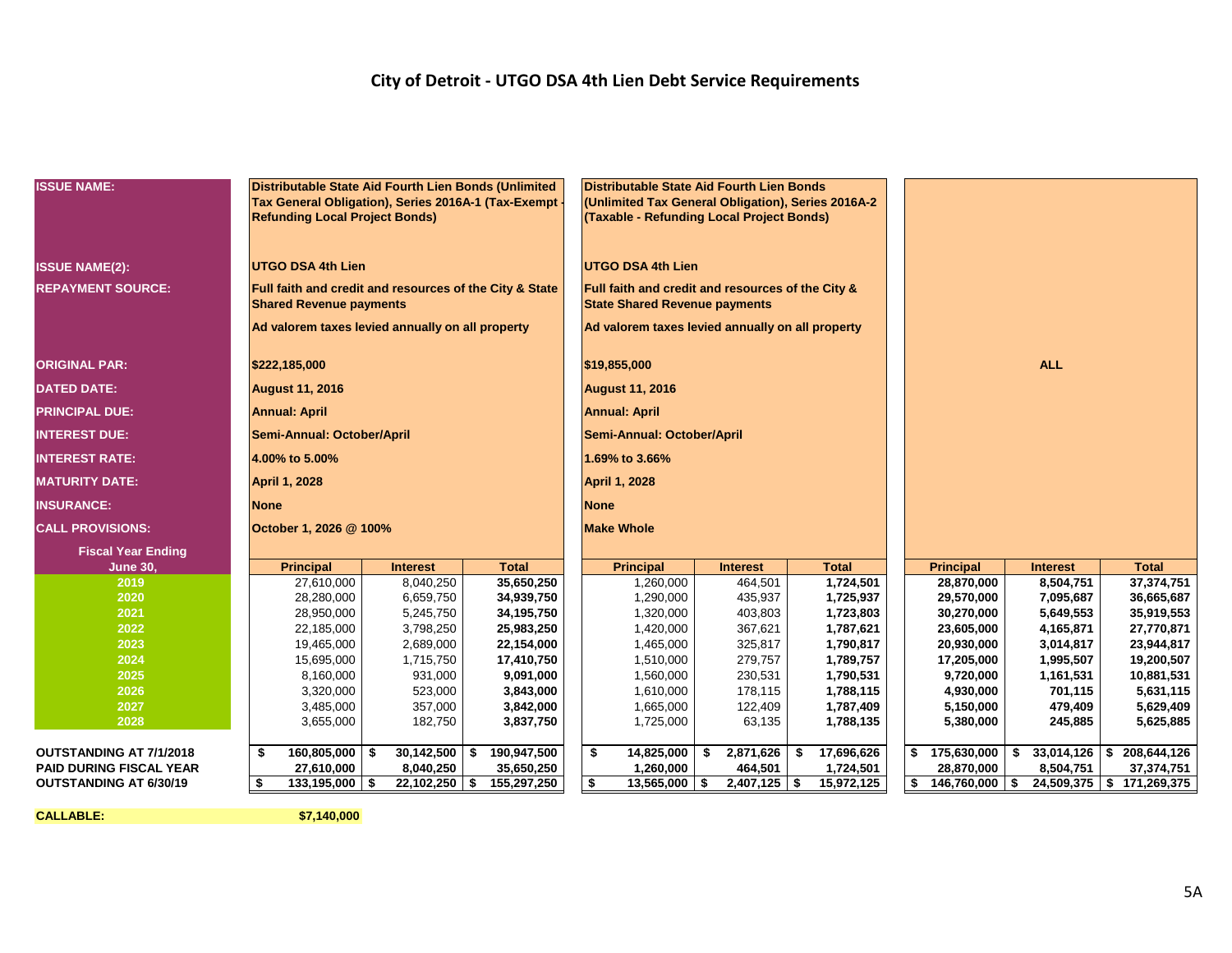### **City of Detroit - LTGO DSA 5th Lien Debt Service Requirements**

| <b>ISSUE NAME:</b>             | Distributable State Aid Fifth Lien Bonds (Limited Tax General<br>Obligation), Series 2018 (Taxable) |                            |                          |  |  |  |  |  |  |  |  |  |  |  |
|--------------------------------|-----------------------------------------------------------------------------------------------------|----------------------------|--------------------------|--|--|--|--|--|--|--|--|--|--|--|
| <b>ISSUE NAME(2):</b>          | <b>LTGO DSA Fifth Lien Bonds</b>                                                                    |                            |                          |  |  |  |  |  |  |  |  |  |  |  |
| <b>REPAYMENT</b>               | Full faith and credit and resources of the City, additionally Detroit's                             |                            |                          |  |  |  |  |  |  |  |  |  |  |  |
|                                | share of State Shared Revenue payments.                                                             |                            |                          |  |  |  |  |  |  |  |  |  |  |  |
| <b>SOURCE:</b>                 | Ad valorem taxes levied annually on all property                                                    |                            |                          |  |  |  |  |  |  |  |  |  |  |  |
| <b>ORIGINAL PAR:</b>           | \$175,985,000                                                                                       |                            |                          |  |  |  |  |  |  |  |  |  |  |  |
| <b>DATED DATE:</b>             | <b>December 13, 2018</b>                                                                            |                            |                          |  |  |  |  |  |  |  |  |  |  |  |
| <b>PRINCIPAL DUE:</b>          | <b>Annual: November</b>                                                                             |                            |                          |  |  |  |  |  |  |  |  |  |  |  |
| <b>INTEREST DUE:</b>           | Semi-Annual: November/May                                                                           |                            |                          |  |  |  |  |  |  |  |  |  |  |  |
| <b>INTEREST RATE:</b>          | 4.920% to 5.020%                                                                                    |                            |                          |  |  |  |  |  |  |  |  |  |  |  |
| <b>MATURITY DATE:</b>          | <b>November 1, 2043</b>                                                                             |                            |                          |  |  |  |  |  |  |  |  |  |  |  |
| <b>INSURANCE:</b>              | <b>Noninsured</b>                                                                                   |                            |                          |  |  |  |  |  |  |  |  |  |  |  |
| <b>CALL PROVISIONS:</b>        | <b>Make-Whole</b>                                                                                   |                            |                          |  |  |  |  |  |  |  |  |  |  |  |
| <b>Fiscal Year Ending</b>      | <b>Principal</b><br><b>Total</b><br><b>Interest</b>                                                 |                            |                          |  |  |  |  |  |  |  |  |  |  |  |
| <b>June 30,</b>                |                                                                                                     |                            |                          |  |  |  |  |  |  |  |  |  |  |  |
| 2019                           |                                                                                                     | 3,352,285                  | 3,352,285                |  |  |  |  |  |  |  |  |  |  |  |
| 2020                           |                                                                                                     | 8,745,092                  | 8,745,092                |  |  |  |  |  |  |  |  |  |  |  |
| 2021                           |                                                                                                     | 8,745,092                  | 8,745,092                |  |  |  |  |  |  |  |  |  |  |  |
| 2022                           |                                                                                                     | 8,745,092                  | 8,745,092                |  |  |  |  |  |  |  |  |  |  |  |
| 2023                           | 8,745,092<br>8,745,092                                                                              |                            |                          |  |  |  |  |  |  |  |  |  |  |  |
| 2024                           | 8,745,092<br>8,745,092                                                                              |                            |                          |  |  |  |  |  |  |  |  |  |  |  |
| 2025                           | 8,745,092<br>8,745,092                                                                              |                            |                          |  |  |  |  |  |  |  |  |  |  |  |
| 2026                           |                                                                                                     | 8,745,092                  | 8,745,092                |  |  |  |  |  |  |  |  |  |  |  |
| 2027                           |                                                                                                     | 8,745,092                  | 8,745,092                |  |  |  |  |  |  |  |  |  |  |  |
| 2028                           |                                                                                                     | 8,745,092                  | 8,745,092                |  |  |  |  |  |  |  |  |  |  |  |
| 2029                           |                                                                                                     | 8,745,092                  | 8,745,092                |  |  |  |  |  |  |  |  |  |  |  |
| 2030                           |                                                                                                     | 8,745,092                  | 8,745,092                |  |  |  |  |  |  |  |  |  |  |  |
| 2031                           |                                                                                                     | 8,745,092                  | 8,745,092                |  |  |  |  |  |  |  |  |  |  |  |
| 2032                           |                                                                                                     | 8,745,092                  | 8,745,092                |  |  |  |  |  |  |  |  |  |  |  |
| 2033                           |                                                                                                     | 8,745,092                  | 8,745,092                |  |  |  |  |  |  |  |  |  |  |  |
| 2034                           | 5,755,000                                                                                           | 8,603,519                  | 14,358,519               |  |  |  |  |  |  |  |  |  |  |  |
| 2035                           | 865,000                                                                                             | 8,440,667                  | 9,305,667                |  |  |  |  |  |  |  |  |  |  |  |
| 2036                           | 2,855,000                                                                                           | 8,349,155                  | 11,204,155               |  |  |  |  |  |  |  |  |  |  |  |
| 2037<br>2038                   | \$19,560,000                                                                                        | \$7,797,746                | 27,357,746               |  |  |  |  |  |  |  |  |  |  |  |
| 2039                           | \$19,720,000<br>\$20,100,000                                                                        | \$6,831,458<br>\$5,851,886 | 26,551,458<br>25,951,886 |  |  |  |  |  |  |  |  |  |  |  |
| 2040                           | \$20,500,000                                                                                        | \$4,853,126                | 25,353,126               |  |  |  |  |  |  |  |  |  |  |  |
| 2041                           | \$20,935,000                                                                                        | \$3,823,358                | 24,758,358               |  |  |  |  |  |  |  |  |  |  |  |
| 2042                           | \$21,400,000                                                                                        | \$2,760,749                | 24,160,749               |  |  |  |  |  |  |  |  |  |  |  |
| 2043                           | \$21,890,000<br>\$1,674,170<br>23,564,170                                                           |                            |                          |  |  |  |  |  |  |  |  |  |  |  |
| 2044                           | \$22,405,000                                                                                        | \$562,366                  | 22,967,366               |  |  |  |  |  |  |  |  |  |  |  |
|                                |                                                                                                     |                            |                          |  |  |  |  |  |  |  |  |  |  |  |
| <b>OUTSTANDING AT 7/1/2018</b> | \$<br>175,985,000                                                                                   | \$<br>185,331,772          | \$<br>361,316,772        |  |  |  |  |  |  |  |  |  |  |  |
| <b>PAID DURING FISCAL YEAR</b> |                                                                                                     | 3,352,285                  | 3,352,285                |  |  |  |  |  |  |  |  |  |  |  |
| <b>OUTSTANDING AT 6/30/19</b>  | \$<br>175,985,000                                                                                   | \$<br>181,979,487          | \$<br>357,964,487        |  |  |  |  |  |  |  |  |  |  |  |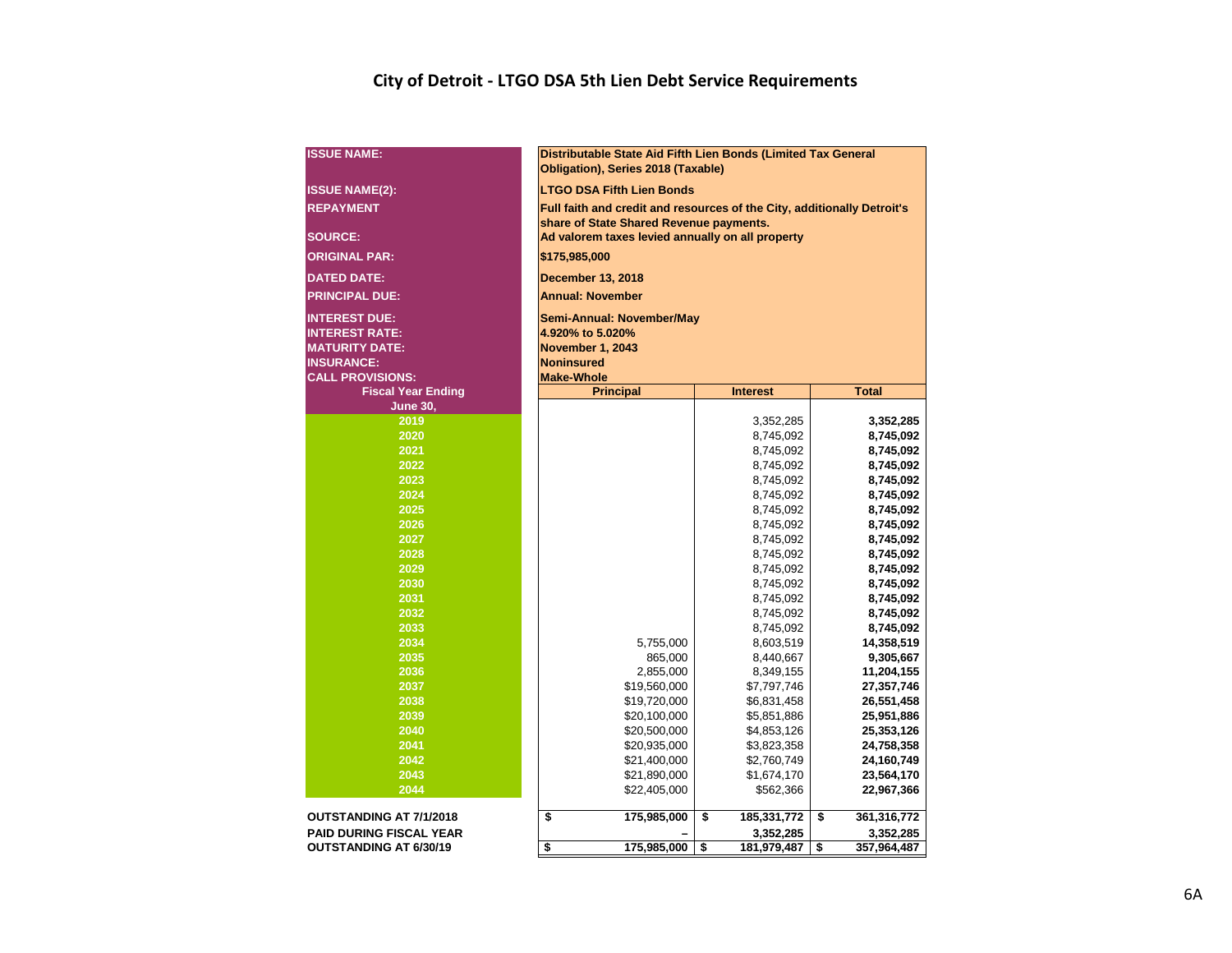#### **City of Detroit - LTGO Exit (Remarketed) Debt Service Requirements**

| <b>ISSUE NAME:</b>                             | <b>Financial Recovery Income Tax Revenue and</b><br>Refunding Bonds, Series 2014-A (Tax-Exempt) |                         |                          | <b>Financial Recovery Income Tax Revenue and</b><br>Refunding Bonds, Series 2014-B (Taxable) |     |                 |    |              |      |                          |      |                        |    |                          |  |  |
|------------------------------------------------|-------------------------------------------------------------------------------------------------|-------------------------|--------------------------|----------------------------------------------------------------------------------------------|-----|-----------------|----|--------------|------|--------------------------|------|------------------------|----|--------------------------|--|--|
| <b>ISSUE NAME(2):</b>                          | <b>Exit Financing (Remarketed)</b>                                                              |                         |                          | <b>Exit Financing (Remarketed)</b>                                                           |     |                 |    |              |      |                          |      |                        |    |                          |  |  |
| <b>REPAYMENT</b>                               | Income Taxes & Full faith and credit and resources of<br>the City                               |                         |                          | Income Taxes & Full faith and credit and resources of<br>the City                            |     |                 |    |              |      |                          |      |                        |    |                          |  |  |
| <b>SOURCE:</b>                                 | <b>Income Taxes</b>                                                                             |                         |                          | <b>Income Taxes</b>                                                                          |     |                 |    |              |      |                          |      |                        |    |                          |  |  |
| <b>ORIGINAL PAR:</b>                           | \$134,725,000                                                                                   |                         |                          | \$110,275,000                                                                                |     |                 |    |              |      |                          |      | <b>ALL</b>             |    |                          |  |  |
| <b>DATED DATE:</b>                             | September 1, 2015                                                                               |                         |                          | September 1, 2015                                                                            |     |                 |    |              |      |                          |      |                        |    |                          |  |  |
| <b>PRINCIPAL DUE:</b>                          | <b>Annual: October</b>                                                                          |                         |                          | <b>Annual: October</b>                                                                       |     |                 |    |              |      |                          |      |                        |    |                          |  |  |
| <b>INTEREST DUE:</b>                           | Semi Annual: October/April                                                                      |                         |                          | Semi Annual: October/April                                                                   |     |                 |    |              |      |                          |      |                        |    |                          |  |  |
| <b>INTEREST RATE:</b><br><b>MATURITY DATE:</b> | 3.40% to 4.50%<br><b>October 1, 2029</b>                                                        |                         |                          | 4.60%<br><b>October 1, 2022</b>                                                              |     |                 |    |              |      |                          |      |                        |    |                          |  |  |
| <b>INSURANCE:</b>                              | <b>Noninsured</b>                                                                               |                         |                          | <b>Noninsured</b>                                                                            |     |                 |    |              |      |                          |      |                        |    |                          |  |  |
| <b>CALL PROVISIONS:</b>                        | <b>None</b>                                                                                     |                         |                          | <b>None</b>                                                                                  |     |                 |    |              |      |                          |      |                        |    |                          |  |  |
|                                                | <b>Principal</b>                                                                                | <b>Interest</b>         | <b>Total</b>             | <b>Principal</b>                                                                             |     | <b>Interest</b> |    | <b>Total</b> |      | <b>Principal</b>         |      | <b>Interest</b>        |    | <b>Total</b>             |  |  |
| <b>Fiscal Year Ending</b>                      |                                                                                                 |                         |                          |                                                                                              |     |                 |    |              |      |                          |      |                        |    |                          |  |  |
| <b>June 30,</b>                                |                                                                                                 |                         |                          |                                                                                              |     |                 |    |              |      |                          |      |                        |    |                          |  |  |
| 2019                                           |                                                                                                 | 5,831,106               | 5,831,106                | 16,500,000                                                                                   |     | 4,736,764       |    | 21,236,764   |      | 16,500,000               |      | 10,567,870             |    | 27,067,870               |  |  |
| 2020                                           |                                                                                                 | 5,831,106               | 5,831,106                | 22,890,000                                                                                   |     | 3,787,180       |    | 26,677,180   |      | 22,890,000               |      | 9,618,286              |    | 32,508,286               |  |  |
| 2021                                           | 2,000,000                                                                                       | 5.797.106               | 7,797,106                | 22,200,000                                                                                   |     | 2,750,110       |    | 24,950,110   |      | 24,200,000               |      | 8,547,216              |    | 32,747,216               |  |  |
| 2022                                           | 2,000,000                                                                                       | 5,727,106               | 7,727,106                | 23,605,000                                                                                   |     | 1,696,595       |    | 25,301,595   |      | 25,605,000               |      | 7,423,701              |    | 33,028,701               |  |  |
| 2023                                           | 2,000,000                                                                                       | 5,653,106               | 7,653,106                | 25,080,000                                                                                   |     | 576,840         |    | 25,656,840   |      | 27,080,000               |      | 6,229,946              |    | 33,309,946               |  |  |
| 2024                                           | 15,375,000                                                                                      | 5,317,216               | 20,692,216               |                                                                                              |     |                 |    |              |      | 15,375,000               |      | 5,317,216              |    | 20,692,216               |  |  |
| 2025                                           | 16,285,000                                                                                      | 4,693,625               | 20,978,625               |                                                                                              |     |                 |    |              |      | 16,285,000               |      | 4,693,625              |    | 20,978,625               |  |  |
| 2026                                           | 17,245,000                                                                                      | 3,979,913               | 21,224,913               |                                                                                              |     |                 |    |              |      | 17,245,000               |      | 3,979,913              |    | 21,224,913               |  |  |
| 2027<br>2028                                   | 18,265,000                                                                                      | 3,180,938               | 21,445,938               |                                                                                              |     |                 |    |              |      | 18,265,000               |      | 3,180,938              |    | 21,445,938               |  |  |
| 2029                                           | 19,350,000<br>20,495,000                                                                        | 2,334,600<br>1,438,088  | 21,684,600<br>21,933,088 |                                                                                              |     |                 |    |              |      | 19,350,000<br>20,495,000 |      | 2,334,600<br>1,438,088 |    | 21,684,600<br>21,933,088 |  |  |
| 2030                                           | 21,710,000                                                                                      | 488,475                 | 22,198,475               |                                                                                              |     |                 |    |              |      | 21,710,000               |      | 488,475                |    | 22,198,475               |  |  |
|                                                |                                                                                                 |                         |                          |                                                                                              |     |                 |    |              |      |                          |      |                        |    |                          |  |  |
| <b>OUTSTANDING AT 7/1/2018</b>                 | 134,725,000 \$<br>\$                                                                            | $\overline{50,}272,384$ | \$184,997,384            | 110,275,000<br>-\$                                                                           | -\$ | 13,865,895      | \$ | 124,140,895  | l \$ | $245,000,000$ \$         |      | 64,138,279 \$          |    | 309,138,279              |  |  |
| <b>PAID DURING FISCAL YEAR*</b>                |                                                                                                 | 5,831,106               | 5,831,106                | 16,500,000                                                                                   |     | 4,736,764       |    | 21,236,764   |      | 16,500,000               |      | 10,567,870             |    | 27,067,870               |  |  |
| OUTSTANDING AT 6/30/2019 <sup>T</sup>          | S.<br>134,725,000 \$                                                                            | 44,441,278              | \$179,166,278            | \$<br>$93,775,000$ \$                                                                        |     | 8,810,725       | S. | 102,585,725  |      | 228,500,000              | l \$ | 53,252,003             | \$ | 281,752,003              |  |  |

Note: On January 22, 2019, \$3,075,000 of the Series 2014-B Bonds were redeemed. The make-whole redemption price for the redeemed bonds was \$3,224,123 (of which \$43,613 was accrued interest).

\*DETAIL ON PRINCIPAL PAID DURING THE FISCAL YEAR: For the Series 2014-B bonds, the principal paid includes the October 1, 2018 principal payment of \$13,425,000 and the \$3,075,000 principal amount redeemed on January 22, 2019.

\*DETAIL ON INTEREST PAID DURING THE FISCAL YEAR: For the Series 2014-B bonds, the interest paid includes the October 1, 2018, interest payment of \$2,536,325, the January 22, 2019, accrued interest amount

of \$43,613 and the April 1, 2019 interest payment of \$2,156,825. There was also an associated make-whole costs of \$105,590.

<sup>†</sup> Interest amount differences do not total because of make-whole redemption on January 22, 2019; Interest amounts PAID DURING FISCAL YEAR reflect actual payments.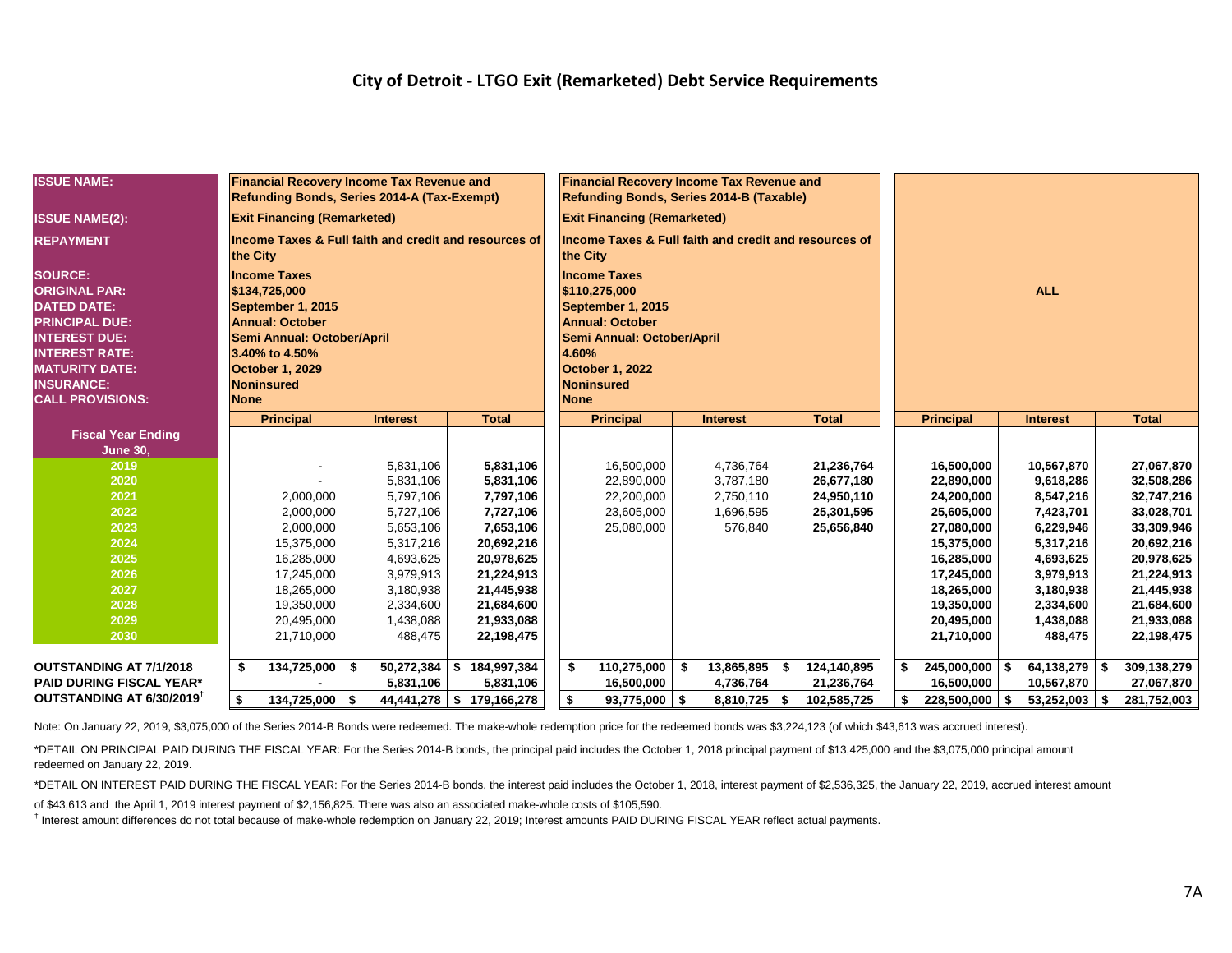| <b>ISSUE NAME:</b>                    | Taxable)                   | Financial Recovery Bonds, Series 2014-B1 (Federally |                          |                            | Financial Recovery Bonds, Series 2014-B2 (Federally<br>Taxable) |     |                    |    |                    |            |                  |                          |                          |  |  |  |
|---------------------------------------|----------------------------|-----------------------------------------------------|--------------------------|----------------------------|-----------------------------------------------------------------|-----|--------------------|----|--------------------|------------|------------------|--------------------------|--------------------------|--|--|--|
| <b>ISSUE NAME(2):</b>                 | <b>B-Notes</b>             |                                                     |                          |                            | <b>B-Notes</b>                                                  |     |                    |    |                    |            |                  |                          |                          |  |  |  |
| <b>REPAYMENT SOURCE:</b>              |                            | Full faith and credit and resources of the City     |                          |                            | Full faith and credit and resources of the City                 |     |                    |    |                    |            |                  |                          |                          |  |  |  |
| <b>ORIGINAL PAR:</b>                  | \$616,560,047              |                                                     |                          |                            | \$15,404,098                                                    |     |                    |    |                    | <b>ALL</b> |                  |                          |                          |  |  |  |
| <b>DATED DATE:</b>                    | December 10, 2014          |                                                     |                          |                            | <b>December 10, 2014</b>                                        |     |                    |    |                    |            |                  |                          |                          |  |  |  |
| <b>PRINCIPAL DUE:</b>                 | <b>Annual: April</b>       |                                                     |                          |                            | <b>Annual: April</b>                                            |     |                    |    |                    |            |                  |                          |                          |  |  |  |
| <b>INTEREST DUE:</b>                  | Semi Annual: April/October |                                                     |                          | Semi Annual: April/October |                                                                 |     |                    |    |                    |            |                  |                          |                          |  |  |  |
| <b>INTEREST RATE:</b>                 | 4.00% to 6.00%             |                                                     |                          |                            | 4.00% to 6.00%                                                  |     |                    |    |                    |            |                  |                          |                          |  |  |  |
| <b>MATURITY DATE:</b>                 | April 1, 2044              |                                                     |                          |                            | April 1, 2044                                                   |     |                    |    |                    |            |                  |                          |                          |  |  |  |
| <b>INSURANCE:</b>                     | <b>Noninsured</b>          |                                                     |                          |                            | <b>Noninsured</b>                                               |     |                    |    |                    |            |                  |                          |                          |  |  |  |
| <b>CALL PROVISIONS:</b>               | <b>None</b>                |                                                     |                          |                            | <b>None</b>                                                     |     |                    |    |                    |            |                  |                          |                          |  |  |  |
|                                       | <b>Principal</b>           | <b>Interest</b>                                     | <b>Total</b>             |                            | <b>Principal</b>                                                |     | <b>Interest</b>    |    | <b>Total</b>       |            | <b>Principal</b> | <b>Interest</b>          | <b>Total</b>             |  |  |  |
| <b>Fiscal Year Ending</b>             |                            |                                                     |                          |                            |                                                                 |     |                    |    |                    |            |                  |                          |                          |  |  |  |
| <b>June 30,</b>                       |                            |                                                     |                          |                            |                                                                 |     |                    |    |                    |            |                  |                          |                          |  |  |  |
| 2019                                  |                            | 20,725,935                                          | 20,725,935               |                            |                                                                 |     | 199,584            |    | 199,584            |            |                  | 20,925,519               | 20,925,519               |  |  |  |
| 2020<br>2021                          |                            | 16,973,304                                          | 16,973,304               |                            |                                                                 |     | 399,168<br>399,168 |    | 399,168<br>399,168 |            | ٠                | 17,372,472               | 17,372,472               |  |  |  |
| 2022                                  |                            | 16,973,304<br>16,973,304                            | 16,973,304<br>16,973,304 |                            |                                                                 |     | 399,168            |    | 399,168            |            | ٠                | 17,372,472<br>17,372,472 | 17,372,472<br>17,372,472 |  |  |  |
| 2023                                  |                            | 16,973,304                                          | 16,973,304               |                            |                                                                 |     | 399,168            |    | 399,168            |            |                  | 17,372,472               | 17,372,472               |  |  |  |
| 2024                                  |                            | 16,973,304                                          | 16,973,304               |                            |                                                                 |     | 399,168            |    | 399,168            |            |                  | 17,372,472               | 17,372,472               |  |  |  |
| 2025                                  | 2,411,066                  | 16,973,304                                          | 19,384,370               |                            |                                                                 |     | 399,168            |    | 399,168            |            | 2,411,066        | 17,372,472               | 19,783,538               |  |  |  |
| 2026                                  | 2,256,986                  | 16,876,861                                          | 19,133,847               |                            |                                                                 |     | 399,168            |    | 399,168            |            | 2,256,986        | 17,276,029               | 19,533,015               |  |  |  |
| 2027                                  | 2,128,183                  | 16,786,582                                          | 18,914,765               |                            |                                                                 |     | 399,168            |    | 399,168            |            | 2,128,183        | 17,185,749               | 19,313,932               |  |  |  |
| 2028                                  | 1,977,770                  | 16,701,454                                          | 18,679,224               |                            |                                                                 |     | 399,168            |    | 399,168            |            | 1,977,770        | 17,100,622               | 19,078,392               |  |  |  |
| 2029                                  | 1,807,988                  | 16,622,344                                          | 18,430,332               |                            |                                                                 |     | 399,168            |    | 399,168            |            | 1,807,988        | 17,021,511               | 18,829,499               |  |  |  |
| 2030                                  | 1,616,461                  | 16,550,024                                          | 18,166,485               |                            |                                                                 |     | 399,168            |    | 399,168            |            | 1,616,461        | 16,949,192               | 18,565,653               |  |  |  |
| 2031                                  | 23,874,105                 | 16,485,366                                          | 40,359,471               |                            |                                                                 |     | 399,168            |    | 399,168            |            | 23,874,105       | 16,884,533               | 40,758,638               |  |  |  |
| 2032                                  | 24,095,750                 | 15,530,401                                          | 39,626,151               |                            | 736,738                                                         |     | 399,168            |    | 1,135,906          |            | 24,832,488       | 15,929,569               | 40,762,057               |  |  |  |
| 2033                                  | 25,056,264                 | 14,566,571                                          | 39,622,835               |                            | 770,205                                                         |     | 369,698            |    | 1,139,903          |            | 25,826,469       | 14,936,270               | 40,762,739               |  |  |  |
| 2034                                  | 30,828,003                 | 13,564,321                                          | 44,392,324               |                            | 770,205                                                         |     | 338,890            |    | 1,109,095          |            | 31,598,208       | 13,903,211               | 45,501,419               |  |  |  |
| 2035                                  | 30,828,003                 | 18,496,801                                          | 49,324,804               |                            | 770,205                                                         |     | 462,123            |    | 1,232,328          |            | 31,598,208       | 18,958,924               | 50,557,132               |  |  |  |
| 2036                                  | 30,828,003                 | 16,647,121                                          | 47,475,124               |                            | 770,205                                                         |     | 415,911            |    | 1,186,116          |            | 31,598,208       | 17,063,031               | 48,661,239               |  |  |  |
| 2037                                  | 30,828,003                 | 14,797,441                                          | 45,625,444               |                            | 770,205                                                         |     | 369,698            |    | 1,139,903          |            | 31,598,208       | 15,167,139               | 46,765,347               |  |  |  |
| 2038                                  | 30,828,003                 | 12,947,760                                          | 43,775,763               |                            | 770,205                                                         |     | 323,486            |    | 1,093,691          |            | 31,598,208       | 13,271,246               | 44,869,454               |  |  |  |
| 2039                                  | 30,828,003                 | 11,098,080                                          | 41,926,083               |                            | 770,205                                                         |     | 277,274            |    | 1,047,479          |            | 31,598,208       | 11,375,354               | 42,973,562               |  |  |  |
| 2040                                  | 30,828,003                 | 9,248,400                                           | 40,076,403               |                            | 770,205                                                         |     | 231,061            |    | 1,001,266          |            | 31,598,208       | 9,479,462                | 41,077,670               |  |  |  |
| 2041                                  | 30,828,003                 | 7,398,720                                           | 38,226,723               |                            | 770,205                                                         |     | 184,849            |    | 955,054            |            | 31,598,208       | 7,583,569                | 39,181,777               |  |  |  |
| 2042                                  | 30,828,003                 | 5,549,040                                           | 36,377,043               |                            | 770,205                                                         |     | 138,637            |    | 908,842            |            | 31,598,208       | 5,687,677                | 37,285,885               |  |  |  |
| 2043                                  | 30,828,003                 | 3,699,360                                           | 34,527,363               |                            | 770,205                                                         |     | 92,424             |    | 862,629            |            | 31,598,208       | 3,791,784                | 35,389,992               |  |  |  |
| 2044                                  | 30,827,990                 | 1,849,679                                           | 32,677,669               |                            | 770,203                                                         |     | 46,212             |    | 816,415            |            | 31,598,193       | 1,895,892                | 33,494,085               |  |  |  |
| OUTSTANDING AT 7/1/2018*              | 616,560,047<br>\$          | 440,840,427 \$<br>\$                                | 1,057,400,474            |                            | 15,404,098<br>\$                                                | l S | 11,013,929         | \$ | 26,418,027         | \$         | 631,964,145      | 451,854,356<br>\$        | \$1,083,818,501          |  |  |  |
| <b>PAID DURING FISCAL YEAR**</b>      | 167,237,885                | 22,355,672                                          | 189,593,557              |                            | 4.611.167                                                       |     | 551.020            |    | 5,162,187          |            | 171.849.052      | 22,906,693               | 194,755,744              |  |  |  |
| OUTSTANDING AT 6/30/2019 <sup>T</sup> | \$<br>$424,332,593$ \$     | $347,256,148$ \$                                    | 771,588,741              |                            | S.<br>$9,979,196$ \$                                            |     | $8,439,446$ \$     |    | 18,418,642         | S.         | 434,311,789 \$   | $355,695,594$ \$         | 790,007,383              |  |  |  |

Note: On December 13, 2018, the City purchased \$192,227,454 of its Financial Recovery Bonds Series 2014-B1 at a discounted purchase price of \$87 per \$100 in principal and \$5,424,902 of its Series-B2 Bonds at a discounted purchase price of \$85 per \$100 in principal. The amortization schedules above are for the Series 2014-B1 and 2014-B2 bonds that remain outstanding as of December 31, 2018. \*Amount outstanding before December 13, 2018, bond tender.

\*\* DETAIL ON PRINCIPAL PAID DURING THE FISCAL YEAR: For the Series 20141-B1 bonds, \$192,227,454 in principal was purchased at a cost of \$167,237,884 and for the Series 20141-B2 bonds, \$5,424,902 in principal was purchased at a cost of \$4,611,166.

DETAIL ON INTEREST PAID DURING THE FISCAL YEAR: On October 1, 2018, the semi-annual interest payments of \$12,331,200 and of \$308,081 were paid on the Series 2014-B1 Bonds and the Series 2014-B2 Bonds, respectively. When the bonds were tendered on December 13, 2018, accrued interest of \$1,537,819 and of \$43,399 was paid on the Series 2014-B1 bonds and Series 2014-B2 bonds, respectively. On April 1, 2019, interest payment of \$8,486,651 and \$199,538 were made on the Series 2014-B1 Bonds and 2014-B2 Bonds, respectively.

† Principal amount differences do not total because bonds were tendered at a discount; Principal amounts PAID DURING FISCAL YEAR reflect actual payments (at discount of par) to tender bonds, not principal amounts purchased. Interest amount differences do not total because interest PAID DURING FISCAL YEAR reflects semi-annual interest and accrued interest payments made before December 13, 2018, tender.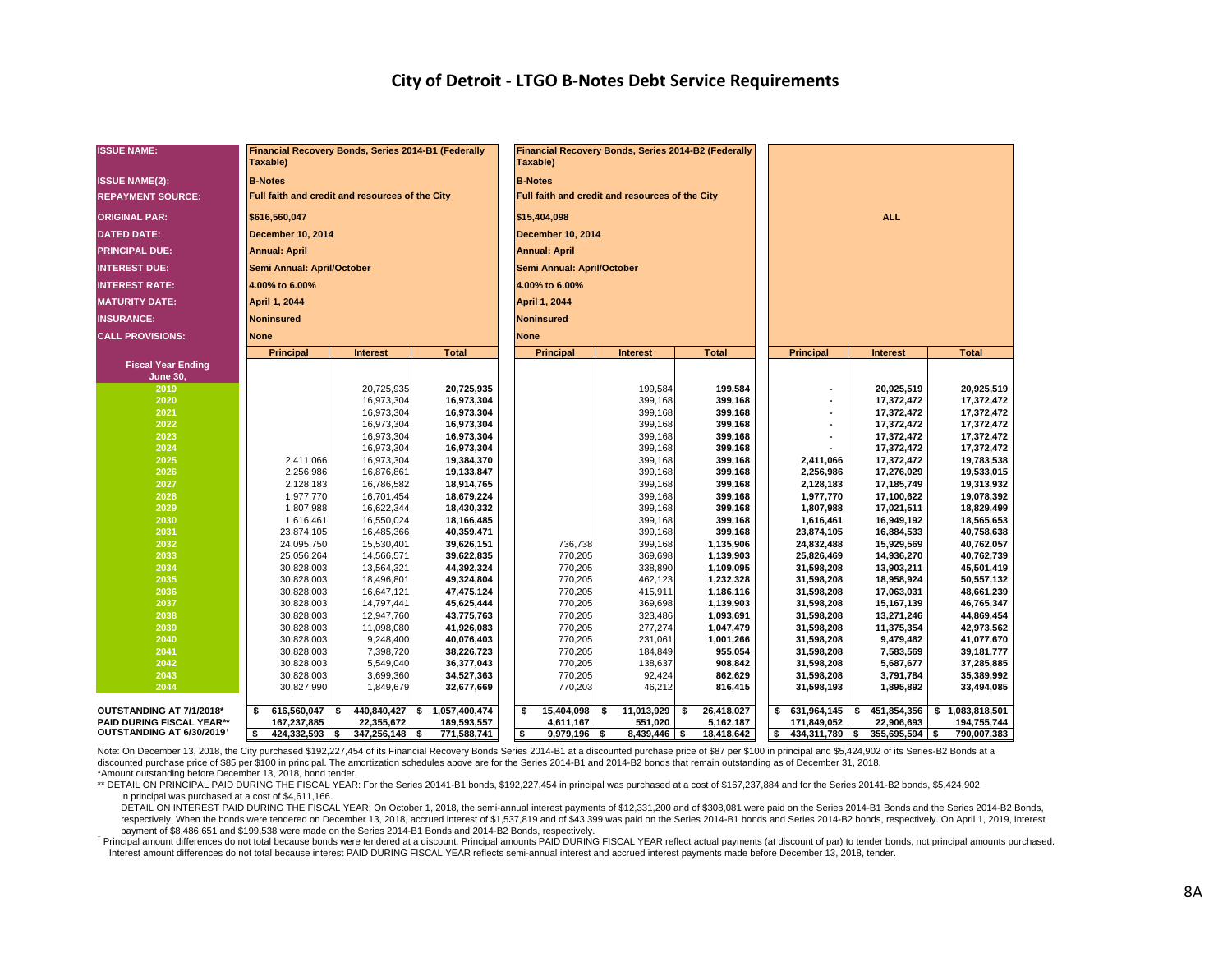#### **City of Detroit - MTF Bonds - Debt Service Requirements**

| <b>ISSUE NAME:</b><br><b>ISSUE NAME(2):</b><br><b>REPAYMENT</b><br><b>SOURCE:</b><br><b>ORIGINAL PAR:</b><br><b>DATED DATE:</b><br><b>PRINCIPAL DUE:</b><br><b>INTEREST DUE:</b> | <b>City of Detroit Transportation Project</b><br><b>MTF Bonds</b><br><b>Act 51 dollars</b><br><b>Act 51 dollars</b><br>\$124,500,000* (of which \$85,000,000 has been drawn<br>down)<br><b>November 16, 2017</b><br><b>April 1</b><br><b>April 1</b> |                                        |    |                 |    |              |  |  |  |  |  |
|----------------------------------------------------------------------------------------------------------------------------------------------------------------------------------|------------------------------------------------------------------------------------------------------------------------------------------------------------------------------------------------------------------------------------------------------|----------------------------------------|----|-----------------|----|--------------|--|--|--|--|--|
| <b>INTEREST RATE:</b><br><b>MATURITY DATE:</b><br><b>INSURANCE:</b><br><b>CALL PROVISIONS:</b><br><b>Fiscal Year Ending</b>                                                      | <b>None</b><br>7 year                                                                                                                                                                                                                                | 2.38% to 3.49%<br><b>April 1, 2032</b> |    |                 |    |              |  |  |  |  |  |
| <b>June 30,</b>                                                                                                                                                                  |                                                                                                                                                                                                                                                      | <b>Principal</b>                       |    | <b>Interest</b> |    | <b>Total</b> |  |  |  |  |  |
| 2019                                                                                                                                                                             |                                                                                                                                                                                                                                                      |                                        |    | 1,205,755       |    | 1,205,755    |  |  |  |  |  |
| 2020                                                                                                                                                                             |                                                                                                                                                                                                                                                      |                                        |    | 3,058,573       |    | 3,058,573    |  |  |  |  |  |
| 2021                                                                                                                                                                             |                                                                                                                                                                                                                                                      | 9,145,000                              |    | 3,058,573       |    | 12,203,573   |  |  |  |  |  |
| 2022                                                                                                                                                                             |                                                                                                                                                                                                                                                      | 9,345,000                              |    | 2,794,009       |    | 12,139,009   |  |  |  |  |  |
| 2023                                                                                                                                                                             |                                                                                                                                                                                                                                                      | 9,585,000                              |    | 2,499,828       |    | 12,084,828   |  |  |  |  |  |
| 2024                                                                                                                                                                             |                                                                                                                                                                                                                                                      | 9,840,000                              |    | 2,186,494       |    | 12,026,494   |  |  |  |  |  |
| 2025                                                                                                                                                                             |                                                                                                                                                                                                                                                      | 10,115,000                             |    | 1,854,001       |    | 11,969,001   |  |  |  |  |  |
| 2026                                                                                                                                                                             |                                                                                                                                                                                                                                                      | 10,430,000                             |    | 1,474,081       |    | 11,904,081   |  |  |  |  |  |
| 2027                                                                                                                                                                             |                                                                                                                                                                                                                                                      | 10,765,000                             |    | 1,067,207       |    | 11,832,207   |  |  |  |  |  |
| 2028                                                                                                                                                                             |                                                                                                                                                                                                                                                      | 11,115,000                             |    | 640,698         |    | 11,755,698   |  |  |  |  |  |
| 2029                                                                                                                                                                             |                                                                                                                                                                                                                                                      | 4,660,000                              |    | 190,874         |    | 4,850,874    |  |  |  |  |  |
| 2030                                                                                                                                                                             |                                                                                                                                                                                                                                                      |                                        |    |                 |    |              |  |  |  |  |  |
| 2031                                                                                                                                                                             |                                                                                                                                                                                                                                                      |                                        |    |                 |    |              |  |  |  |  |  |
| 2032                                                                                                                                                                             |                                                                                                                                                                                                                                                      |                                        |    |                 |    |              |  |  |  |  |  |
| <b>OUTSTANDING AT 7/1/2018</b>                                                                                                                                                   | \$                                                                                                                                                                                                                                                   | 85,000,000                             | \$ | 20,030,093      | \$ | 105,030,093  |  |  |  |  |  |
| <b>PAID DURING FISCAL YEAR</b>                                                                                                                                                   |                                                                                                                                                                                                                                                      |                                        |    | 1,205,755       |    | 1,205,755    |  |  |  |  |  |
| <b>OUTSTANDING AT 6/30/19</b>                                                                                                                                                    |                                                                                                                                                                                                                                                      |                                        |    |                 |    |              |  |  |  |  |  |

There are three scheduled draws remaining. These draws are in pre-determined amounts and on pre-determined dates (specifically, on April 1, 2020 and October 1, 2019 and 2020 ). With each draw, the debt schedule is updated accordingly. The total principal to be drawn is \$124,500,000 and the total interest is \$37,545,372.57.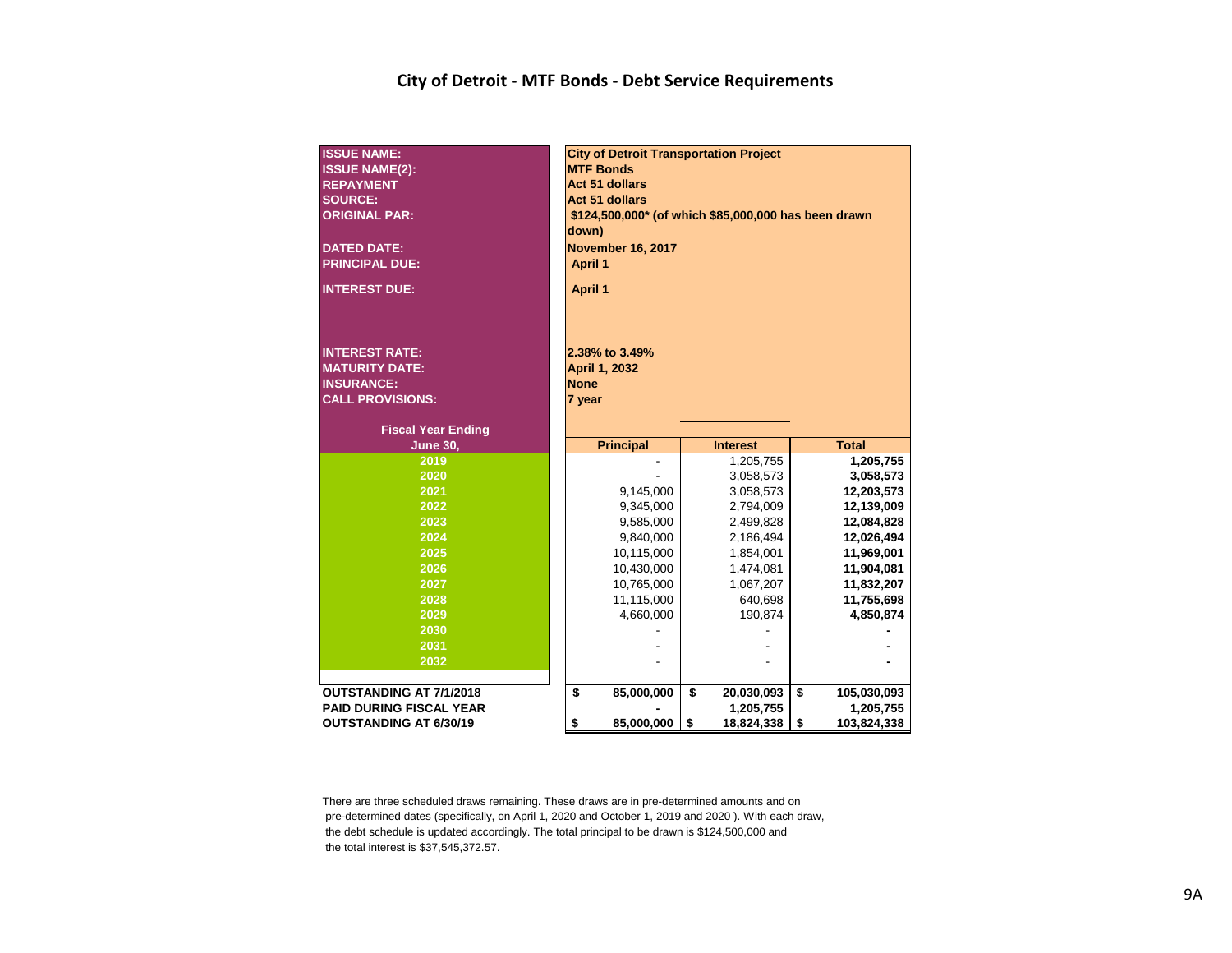| <b>ISSUE NAME:</b>              | <b>Mexicantown Welcome Center</b> |                 |                 | <b>Book Cadillac Project Note 2</b> |               |                 |  |  |  |  |  |  |  |
|---------------------------------|-----------------------------------|-----------------|-----------------|-------------------------------------|---------------|-----------------|--|--|--|--|--|--|--|
|                                 | <b>HUD 108 Note</b>               |                 |                 | <b>HUD 108 Note</b>                 |               |                 |  |  |  |  |  |  |  |
| <b>REPAYMENT SOURCE:</b>        | <b>Section 108 Loan Guaranty</b>  |                 |                 | <b>Section 108 Loan Guaranty</b>    |               |                 |  |  |  |  |  |  |  |
|                                 | <b>Block Grant Funds</b>          |                 |                 | <b>Block Grant Funds</b>            |               |                 |  |  |  |  |  |  |  |
| <b>ORIGINAL PAR:</b>            | \$7.789,000                       |                 |                 | \$10,700,000                        |               |                 |  |  |  |  |  |  |  |
| <b>DATED DATE:</b>              | March 26, 2019 (Refunding)        |                 |                 | March 26, 2019 (Refunding)          |               |                 |  |  |  |  |  |  |  |
| <b>PRINCIPAL DUE:</b>           | <b>Annual: August</b>             |                 |                 | <b>Annual: August</b>               |               |                 |  |  |  |  |  |  |  |
| <b>INTEREST DUE:</b>            | Semi Annual: August/February      |                 |                 | Semi Annual: August/February        |               |                 |  |  |  |  |  |  |  |
| <b>INTEREST RATE:</b>           | 5.09% to 5.70%                    |                 |                 | 4.33% to 5.38%                      |               |                 |  |  |  |  |  |  |  |
| <b>IMATURITY DATE:</b>          | <b>August 1, 2024</b>             |                 |                 | <b>August 1, 2024</b>               |               |                 |  |  |  |  |  |  |  |
| <b>INSURANCE:</b>               | <b>Noninsured</b>                 |                 |                 | <b>Noninsured</b>                   |               |                 |  |  |  |  |  |  |  |
| <b>CALL PROVISIONS:</b>         | <b>None</b>                       |                 |                 | <b>None</b>                         |               |                 |  |  |  |  |  |  |  |
|                                 | Principal                         | <b>Interest</b> | <b>Total</b>    | <b>Principal</b>                    | Interest      | <b>Total</b>    |  |  |  |  |  |  |  |
|                                 |                                   |                 |                 |                                     |               |                 |  |  |  |  |  |  |  |
| <b>Fiscal Year Ending</b>       |                                   |                 |                 |                                     |               |                 |  |  |  |  |  |  |  |
| <b>June 30,</b>                 |                                   |                 |                 |                                     |               |                 |  |  |  |  |  |  |  |
| 2019                            |                                   | 94,285          | 94,285          |                                     | 246,984       | 246,984         |  |  |  |  |  |  |  |
| 2020                            | 270,000                           | 30,474          | 300,474         | 716,000                             | 88,306        | 804,306         |  |  |  |  |  |  |  |
| 2021                            | 280,000                           | 29,852          | 309,852         | 716,000                             | 88,406        | 804,406         |  |  |  |  |  |  |  |
| 2022                            | 280.000                           | 22,684          | 302.684         | 716,000                             | 70.076        | 786,076         |  |  |  |  |  |  |  |
| 2023                            | 350,000                           | 14,629          | 364,629         | 716,000                             | 51,758        | 767,758         |  |  |  |  |  |  |  |
| 2024                            | 360.000                           | 5,459           | 365,459         | 716,000                             | 33,267        | 749,267         |  |  |  |  |  |  |  |
| 2025                            | 28,000                            | 374             | 28,374          | 716,000                             | 14,343        | 730,343         |  |  |  |  |  |  |  |
| 2026                            |                                   |                 |                 | 175,000                             | 2,396         | 177,396         |  |  |  |  |  |  |  |
| 2027                            |                                   |                 |                 |                                     |               |                 |  |  |  |  |  |  |  |
| 2028                            |                                   |                 |                 |                                     |               |                 |  |  |  |  |  |  |  |
| 2029                            |                                   |                 |                 |                                     |               |                 |  |  |  |  |  |  |  |
| 2030                            |                                   |                 |                 |                                     |               |                 |  |  |  |  |  |  |  |
| 2031                            |                                   |                 |                 |                                     |               |                 |  |  |  |  |  |  |  |
| 2032                            |                                   |                 |                 |                                     |               |                 |  |  |  |  |  |  |  |
| OUTSTANDING AT 7/1/2018         | \$<br>1,568,000                   | \$<br>330,678   | 1,765,758<br>\$ | \$<br>$\sqrt{4,}471,000$            | 951,209<br>\$ | 5,066,535<br>\$ |  |  |  |  |  |  |  |
| <b>PAID DURING FISCAL YEAR*</b> |                                   | 94,285          | 94,285          |                                     | 246,984       | 246,984         |  |  |  |  |  |  |  |
| <b>OUTSTANDING AT 6/30/19</b>   | \$<br>1,568,000                   | 103,472<br>\$   | \$<br>1,671,472 | \$<br>4,471,000                     | \$<br>348,551 | 4,819,551<br>\$ |  |  |  |  |  |  |  |

Notes:

1. The following six HUD 108 Notes were refinanced on March 26, 2019, at a present value savings of approximately \$2.4 million: Mexicantown Welcome Center, Book Cadillac Project Note 2, Garfield II Project Note 1, Garfield II Project Note 2, Fort Shelby, and Woodward Garden Project 1. For these loans, the INTEREST PAID DURING FISCAL YEAR year includes the 8-1-18 and 2-1-19 semi-annual interest payments *and* the 3-26-19 accrued interest payment (see below for exact amounts). This is why interest amount OUTSTANDING at 7/1/2018 less interest PAID DURING FISCAL YEAR does not total OUTSTANDING AT 6/30/19. Please also note the prior Debt Certification report (for the period ending 3/31/19) did not accurately present the interest payments related to these notes; This has been corrected in this report. The accrued interest amounts: Mexicantown: \$6,094; Book Cadillac Note 2: \$19,687; Garfield II Note 1: \$22,334; Garfield II Note 2: \$7,301; Fort Shelby: \$55,042; Woodward Garden I: \$12,109.

2. On April 29, 2019, the Woodward Gardens Project II Note was partially defeased (prepaid) by the City. Specifically, the City made payment to the HUD Trustee to defease the following maturities/principal amounts: August 1, 2019/\$160,000; August 1, 2027/\$261,000; August 1, 2018/\$1,557,000. In addition to the principal, the payment included amounts sufficient to pay the interest that accrued until the optional redemption date occured and payment could be made to the holders of the HUD Certificates. The total payment was \$1,938,000. The 2018 maturity was defeased on August 1, 2019. The 2027 and 2028 maturities will be defeased by HUD on August 1, 2020. From the City's perspective, the principal amounts are considered defeased in substance on the date the City made payment.

3. In FY17, funds to prepay the New Amsterdam Note were placed in escrow and the Note was fully defeased in substance. The trustee pays the debt service from the escrow until the final payment on 8-1-22.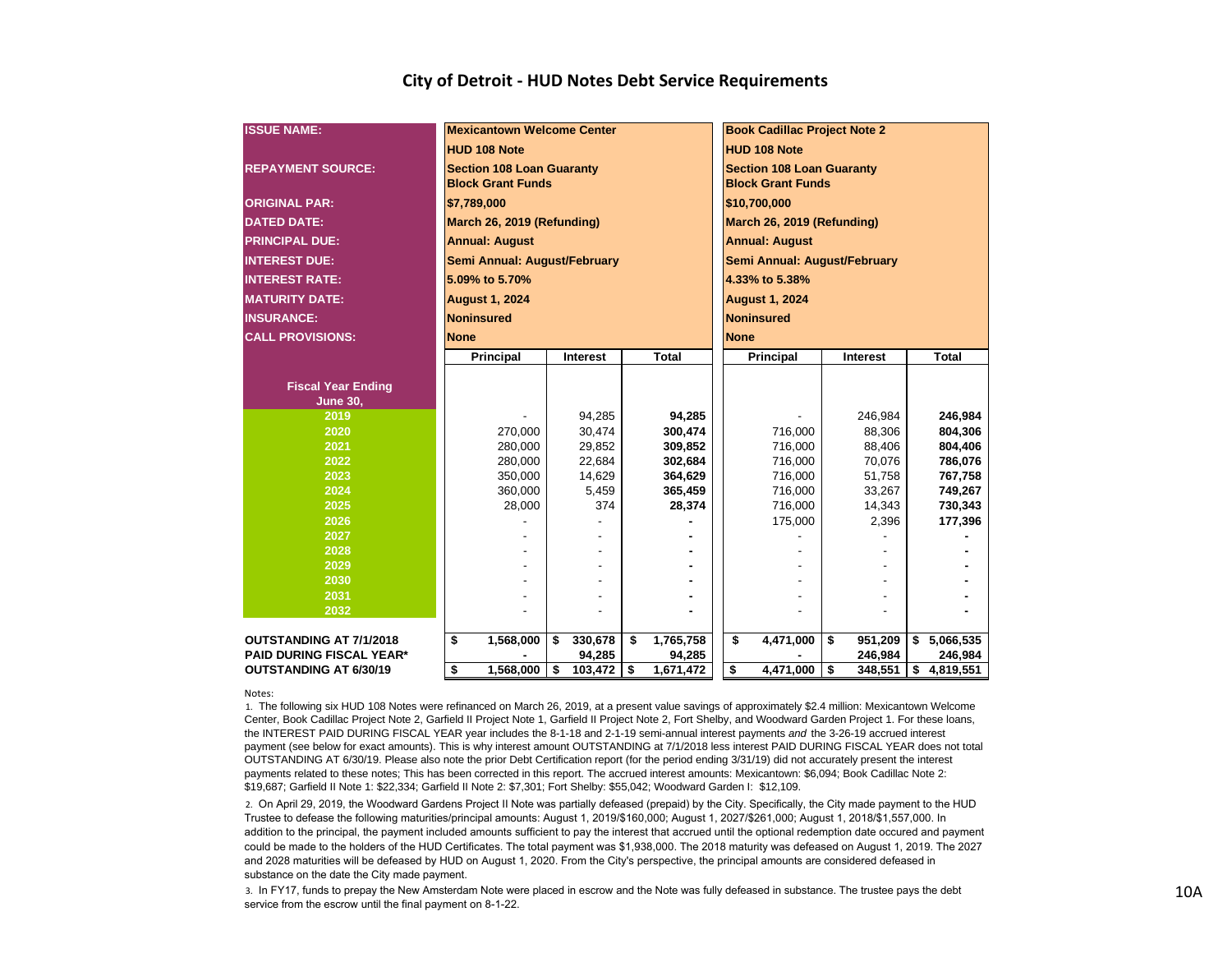| <b>ISSUE NAME:</b>              | <b>Garfield II Project Note 1</b> |                 |                      | <b>Garfield II Project Note 2</b> |               |                          | <b>Garfield II Project Note 4</b> |                              |                 |              |  |  |  |
|---------------------------------|-----------------------------------|-----------------|----------------------|-----------------------------------|---------------|--------------------------|-----------------------------------|------------------------------|-----------------|--------------|--|--|--|
|                                 | <b>HUD 108 Note</b>               |                 |                      | HUD 108 Note                      |               |                          | <b>HUD 108 Note</b>               |                              |                 |              |  |  |  |
| <b>REPAYMENT SOURCE:</b>        | <b>Section 108 Loan Guaranty</b>  |                 |                      | <b>Section 108 Loan Guaranty</b>  |               |                          | <b>Section 108 Loan Guaranty</b>  |                              |                 |              |  |  |  |
|                                 | <b>Block Grant Funds</b>          |                 |                      | <b>Block Grant Funds</b>          |               |                          | <b>Block Grant Funds</b>          |                              |                 |              |  |  |  |
| <b>ORIGINAL PAR:</b>            | \$6,522,000                       |                 |                      | \$2,058,000                       |               |                          | \$1,393,000                       |                              |                 |              |  |  |  |
| <b>DATED DATE:</b>              | March 26, 2019 (Refunding)        |                 |                      | March 26, 2019 (Refunding)        |               |                          | May 28, 2015 (Refunding)          |                              |                 |              |  |  |  |
| <b>PRINCIPAL DUE:</b>           | <b>Annual: August</b>             |                 |                      | <b>Annual: August</b>             |               |                          |                                   | <b>Annual: August</b>        |                 |              |  |  |  |
| <b>INTEREST DUE:</b>            | Semi Annual: August/February      |                 |                      | Semi Annual: August/February      |               |                          |                                   | Semi Annual: August/February |                 |              |  |  |  |
| <b>INTEREST RATE:</b>           | 4.33% to 5.30%                    |                 |                      | 5.09% to 5.77%                    |               |                          |                                   | .28% to 3.35%                |                 |              |  |  |  |
| <b>MATURITY DATE:</b>           | <b>August 1, 2025</b>             |                 |                      | <b>August 1, 2026</b>             |               |                          |                                   | <b>August 1, 2029</b>        |                 |              |  |  |  |
| <b>INSURANCE:</b>               | Noninsured                        |                 |                      | <b>Noninsured</b>                 |               |                          |                                   | Noninsured                   |                 |              |  |  |  |
| <b>CALL PROVISIONS:</b>         | <b>None</b>                       |                 |                      | <b>None</b>                       |               |                          |                                   | <b>None</b>                  |                 |              |  |  |  |
|                                 | Principal                         | Interest        | <b>Total</b>         | Principal                         | Interest      | <b>Total</b>             |                                   | Principal                    | Interest        | <b>Total</b> |  |  |  |
|                                 |                                   |                 |                      |                                   |               |                          |                                   |                              |                 |              |  |  |  |
| <b>Fiscal Year Ending</b>       |                                   |                 |                      |                                   |               |                          |                                   |                              |                 |              |  |  |  |
| <b>June 30,</b>                 |                                   |                 |                      |                                   |               |                          |                                   |                              |                 |              |  |  |  |
| 2019                            |                                   | 283,211         | 283,211              | 100,000                           | 104,094       | 204,094                  |                                   | 90,000                       | 29,400          | 119,400      |  |  |  |
| 2020                            | 480,000                           | 105,783         | 585,783              | 110,000                           | 36,196        | 146,196                  |                                   | 90,000                       | 27,955          | 117,955      |  |  |  |
| 2021                            | 520,000                           | 114,104         | 634,104              | 120,000                           | 40,341        | 160,341                  |                                   | 95,000                       | 26,169          | 121,169      |  |  |  |
| 2022                            | 620,000                           | 99,507          | 719,507              | 130,000                           | 37,141        | 167,141                  |                                   | 95,000                       | 24,112          | 119,112      |  |  |  |
| 2023                            | 720,000                           | 82,370          | 802,370              | 140,000                           | 33,688        | 173,688                  |                                   | 100,000                      | 21,771          | 121,771      |  |  |  |
| 2024                            | 780,000                           | 62,991          | 842,991              | 150,000                           | 29,941        | 179,941                  |                                   | 100,000                      | 19,146          | 119,146      |  |  |  |
| 2025                            | 950,000                           | 40,108          | 990,108              | 240,000                           | 24,776        | 264,776                  |                                   | 100,000                      | 16,321          | 116,321      |  |  |  |
| 2026                            | 1,002,000                         | 13,717          | 1,015,717            | 320,000                           | 17,194        | 337,194                  |                                   | 100,000                      | 13,421          | 113,421      |  |  |  |
| 2027                            |                                   |                 |                      | 448,000                           | 6,406         | 454,406                  |                                   | 100,000                      | 10,396          | 110,396      |  |  |  |
| 2028                            |                                   |                 |                      |                                   |               |                          |                                   | 100,000                      | 7,271           | 107,271      |  |  |  |
| 2029                            |                                   |                 |                      |                                   |               |                          |                                   | 100,000                      | 4,071           | 104,071      |  |  |  |
| 2030                            |                                   |                 |                      |                                   |               |                          |                                   | 73,000                       | 1,223           | 74,223       |  |  |  |
| 2031                            |                                   |                 |                      |                                   |               |                          |                                   |                              |                 |              |  |  |  |
| 2032                            |                                   |                 |                      |                                   |               |                          |                                   |                              |                 |              |  |  |  |
| OUTSTANDING AT 7/1/2018         | \$<br>5,072,000                   | 1,330,639<br>\$ | \$5,873,790          | \$<br>1,758,000                   | 582,059<br>\$ | \$2,087,778              |                                   | \$<br>1,143,000              | - \$<br>201,256 | \$1,344,256  |  |  |  |
| <b>PAID DURING FISCAL YEAR*</b> |                                   | 283,211         | 283,211              | 100,000                           | 104,094       | 204,094                  |                                   | 90,000                       | 29,400          | 119,400      |  |  |  |
| <b>OUTSTANDING AT 6/30/19</b>   | $5,072,000$ \$<br>\$              |                 | 518,580 \$ 5,590,580 | \$<br>1,658,000                   | \$            | $225,683$   \$ 1,883,683 |                                   | $1,053,000$ \$<br>\$         | 171,856         | \$1,224,856  |  |  |  |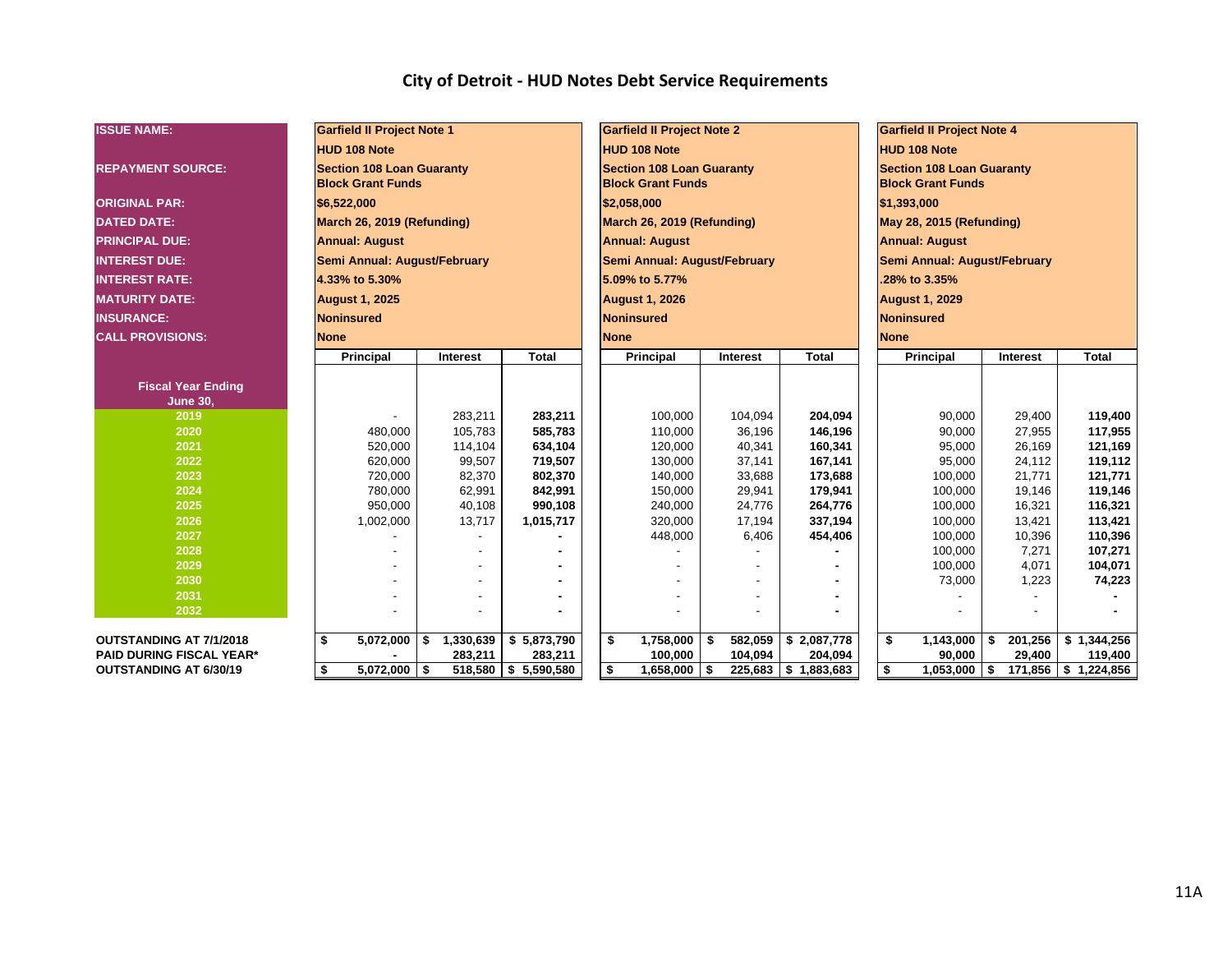| <b>ISSUE NAME:</b>              | <b>Garfield II Project Note 3</b> |                                       |              |  | <b>Fort Shelby Project</b>       |    |                            |                            | <b>Woodward Garden Project 1</b> |                              |     |                 |    |              |  |  |  |
|---------------------------------|-----------------------------------|---------------------------------------|--------------|--|----------------------------------|----|----------------------------|----------------------------|----------------------------------|------------------------------|-----|-----------------|----|--------------|--|--|--|
|                                 | <b>HUD 108 Note</b>               |                                       |              |  | HUD 108 Note                     |    |                            |                            |                                  | <b>HUD 108 Note</b>          |     |                 |    |              |  |  |  |
| <b>REPAYMENT SOURCE:</b>        | <b>Section 108 Loan Guaranty</b>  |                                       |              |  | <b>Section 108 Loan Guaranty</b> |    |                            |                            | <b>Section 108 Loan Guaranty</b> |                              |     |                 |    |              |  |  |  |
|                                 | <b>Block Grant Funds</b>          |                                       |              |  | <b>Block Grant Funds</b>         |    |                            |                            | <b>Block Grant Funds</b>         |                              |     |                 |    |              |  |  |  |
| <b>ORIGINAL PAR:</b>            | \$6,697,000                       |                                       |              |  | \$18,700,000                     |    |                            |                            | \$7,050,000                      |                              |     |                 |    |              |  |  |  |
| <b>DATED DATE:</b>              |                                   | May 28, 2015 (Refunding)              |              |  |                                  |    | March 26, 2019 (Refunding) | March 26, 2019 (Refunding) |                                  |                              |     |                 |    |              |  |  |  |
| <b>PRINCIPAL DUE:</b>           | <b>Annual: August</b>             |                                       |              |  | <b>Annual: August</b>            |    |                            |                            | <b>Annual: August</b>            |                              |     |                 |    |              |  |  |  |
| <b>INTEREST DUE:</b>            | Semi Annual: August/February      |                                       |              |  | Semi Annual: August/February     |    |                            |                            |                                  | Semi Annual: August/February |     |                 |    |              |  |  |  |
| <b>INTEREST RATE:</b>           | .93% to 3.35%                     |                                       |              |  | 4.33% to 5.34%                   |    |                            |                            |                                  | 4.48% to 5.05%               |     |                 |    |              |  |  |  |
| <b>MATURITY DATE:</b>           | <b>August 1, 2029</b>             |                                       |              |  | <b>August 1, 2026</b>            |    |                            |                            |                                  | <b>August 1, 2021</b>        |     |                 |    |              |  |  |  |
| <b>INSURANCE:</b>               | Noninsured                        |                                       |              |  | Noninsured                       |    |                            |                            |                                  | <b>Noninsured</b>            |     |                 |    |              |  |  |  |
| <b>CALL PROVISIONS:</b>         | <b>None</b>                       |                                       |              |  | <b>None</b>                      |    |                            |                            | <b>None</b>                      |                              |     |                 |    |              |  |  |  |
|                                 | Principal                         | Interest                              | <b>Total</b> |  | Principal                        |    | Interest                   | <b>Total</b>               |                                  | Principal                    |     | <b>Interest</b> |    | <b>Total</b> |  |  |  |
|                                 |                                   |                                       |              |  |                                  |    |                            |                            |                                  |                              |     |                 |    |              |  |  |  |
| <b>Fiscal Year Ending</b>       |                                   |                                       |              |  |                                  |    |                            |                            |                                  |                              |     |                 |    |              |  |  |  |
| <b>June 30,</b><br>2019         | 160,000                           | 196,541                               | 356,541      |  | 1,250,000                        |    | 728,892                    | 1,978,892                  |                                  | 1,150,000                    |     | 174,264         |    | 1,324,264    |  |  |  |
| 2020                            | 184,000                           | 193,747                               | 377,747      |  | 1,250,000                        |    | 263,247                    | 1,513,247                  |                                  | 1,200,000                    |     | 43,731          |    | 1,243,731    |  |  |  |
| 2021                            | 190,000                           | 190,137                               | 380,137      |  | 1,250,000                        |    | 286,943                    | 1,536,943                  |                                  | 1,250,000                    |     | 23,648          |    | 1,273,648    |  |  |  |
| 2022                            | 200,000                           | 185,906                               | 385,906      |  | 1,500,000                        |    | 248,730                    | 1,748,730                  |                                  | 300,000                      |     | 3,855           |    | 303,855      |  |  |  |
| 2023                            | 220,000                           | 180,861                               | 400,861      |  | 1,500,000                        |    | 210,353                    | 1,710,353                  |                                  |                              |     |                 |    |              |  |  |  |
| 2024                            | 230,000                           | 174,946                               | 404,946      |  | 1,500,000                        |    | 171,615                    | 1,671,615                  |                                  |                              |     |                 |    |              |  |  |  |
| 2025                            | 260,000                           | 168,021                               | 428,021      |  | 1,500,000                        |    | 131,970                    | 1,631,970                  |                                  |                              |     |                 |    |              |  |  |  |
| 2026                            | 400,000                           | 158,416                               | 558,416      |  | 2,000,000                        |    | 84,580                     | 2,084,580                  |                                  |                              |     |                 |    |              |  |  |  |
| 2027                            | 600,000                           | 143,216                               | 743,216      |  | 2,000,000                        |    | 28,600                     | 2,028,600                  |                                  |                              |     |                 |    |              |  |  |  |
| 2028                            | 900,000                           | 119,741                               | 1,019,741    |  |                                  |    |                            |                            |                                  |                              |     |                 |    |              |  |  |  |
| 2029                            | 1,400,000                         | 82,816                                | 1,482,816    |  |                                  |    |                            |                            |                                  |                              |     |                 |    |              |  |  |  |
| 2030                            | 1,793,000                         | 30,033                                | 1,823,033    |  |                                  |    |                            |                            |                                  |                              |     |                 |    |              |  |  |  |
| 2031                            |                                   |                                       |              |  |                                  |    |                            |                            |                                  |                              |     |                 |    |              |  |  |  |
| 2032                            |                                   |                                       |              |  |                                  |    |                            |                            |                                  |                              |     |                 |    |              |  |  |  |
| <b>OUTSTANDING AT 7/1/2018</b>  | \$<br>6,537,000                   | \$1,824,376                           | \$8,361,376  |  | S.<br>13,750,000                 | \$ | 3,529,438                  | \$15,904,929               | \$                               | 3,900,000                    | -\$ | 322,250         | \$ | 4,145,498    |  |  |  |
| <b>PAID DURING FISCAL YEAR*</b> | 160,000                           | 196,541                               | 356,541      |  | 1,250,000                        |    | 728,892                    | 1,978,892                  |                                  | 1,150,000                    |     | 174,264         |    | 1,324,264    |  |  |  |
|                                 |                                   |                                       |              |  |                                  |    |                            |                            |                                  |                              |     |                 |    |              |  |  |  |
| <b>OUTSTANDING AT 6/30/19</b>   | \$                                | $6,377,000$ \$ 1,627,835 \$ 8,004,835 |              |  | S.<br>$12,500,000$ \$            |    | 1,426,037                  | \$13,926,037               | \$                               | $2,750,000$ \ \$             |     | $71,234$ \$     |    | 2,821,234    |  |  |  |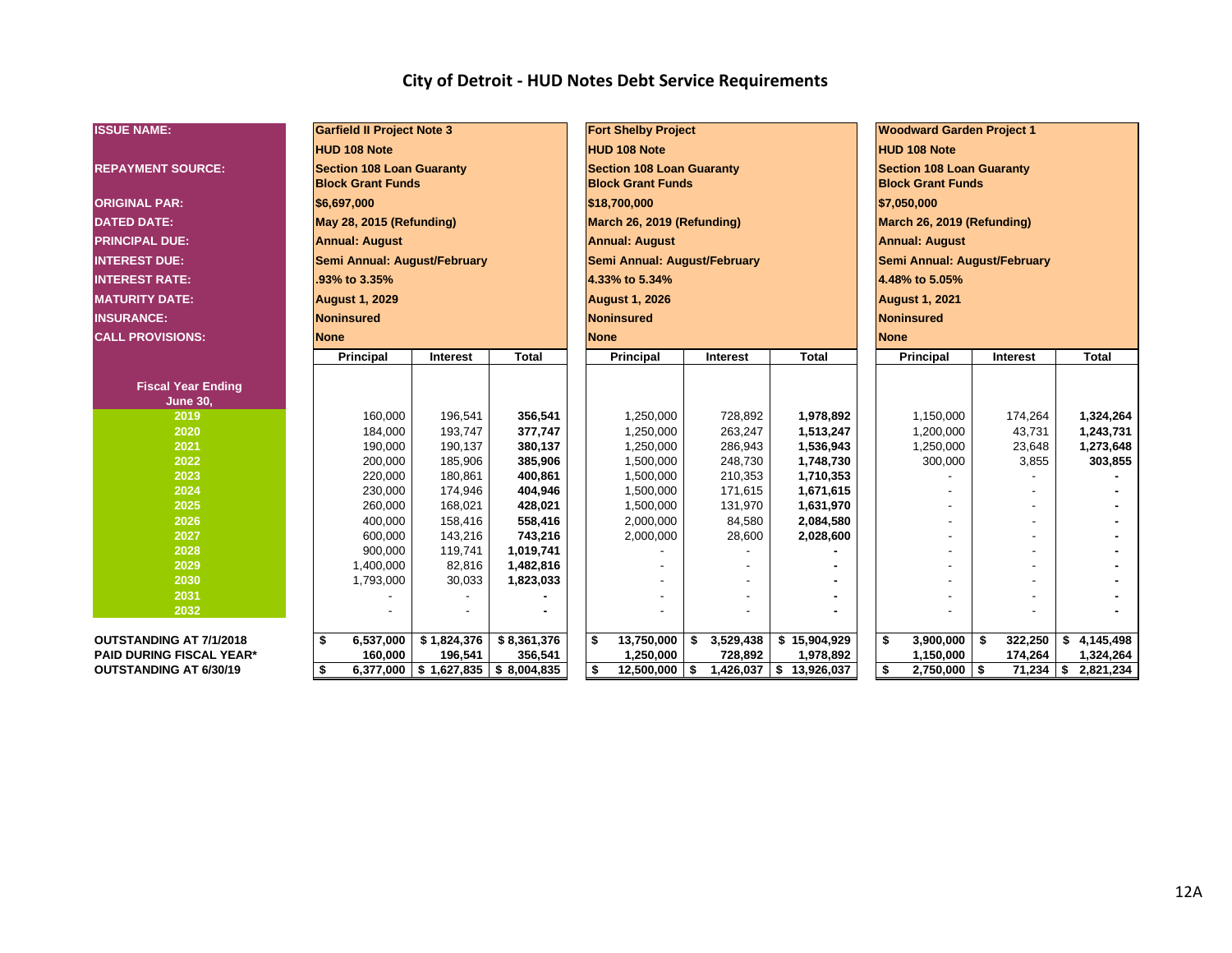| <b>ISSUE NAME:</b>              | <b>Woodward Garden Project 2</b> |                                        |              | <b>Woodward Garden Project 3</b> |                       |                         |  |    |                  |            |                 |    |              |  |
|---------------------------------|----------------------------------|----------------------------------------|--------------|----------------------------------|-----------------------|-------------------------|--|----|------------------|------------|-----------------|----|--------------|--|
|                                 | <b>HUD 108 Note</b>              |                                        |              | <b>HUD 108 Note</b>              |                       |                         |  |    |                  |            |                 |    |              |  |
| <b>REPAYMENT SOURCE:</b>        | <b>Section 108 Loan Guaranty</b> |                                        |              | <b>Section 108 Loan Guaranty</b> |                       |                         |  |    |                  |            |                 |    |              |  |
|                                 | <b>Block Grant Funds</b>         |                                        |              | <b>Block Grant Funds</b>         |                       |                         |  |    |                  |            |                 |    |              |  |
| <b>ORIGINAL PAR:</b>            | \$6,197,000                      |                                        |              | \$5,753,000                      |                       |                         |  |    |                  |            |                 |    |              |  |
| <b>DATED DATE:</b>              | <b>June 12, 2008</b>             |                                        |              | May 28, 2015 (Refunding)         |                       |                         |  |    |                  |            |                 |    |              |  |
| <b>PRINCIPAL DUE:</b>           | <b>Annual: August</b>            |                                        |              | <b>Annual: August</b>            |                       |                         |  |    | <b>ALL</b>       |            |                 |    |              |  |
| <b>INTEREST DUE:</b>            | Semi Annual: August/February     |                                        |              | Semi Annual: August/February     |                       |                         |  |    |                  |            |                 |    |              |  |
| <b>INTEREST RATE:</b>           | 2.66% to 4.35%                   |                                        |              | .83% to 3.55%                    |                       |                         |  |    |                  |            |                 |    |              |  |
| <b>MATURITY DATE:</b>           | <b>August 1, 2028</b>            |                                        |              | <b>August 1, 2031</b>            |                       |                         |  |    |                  |            |                 |    |              |  |
| <b>INSURANCE:</b>               | <b>Noninsured</b>                |                                        |              | <b>Noninsured</b>                |                       |                         |  |    |                  |            |                 |    |              |  |
| <b>CALL PROVISIONS:</b>         | <b>None</b>                      |                                        |              | <b>None</b>                      |                       |                         |  |    |                  |            |                 |    |              |  |
|                                 | Principal                        | Interest                               | <b>Total</b> | Principal                        | Interest              | <b>Total</b>            |  |    | <b>Principal</b> |            | Interest        |    | <b>Total</b> |  |
|                                 |                                  |                                        |              |                                  |                       |                         |  |    |                  |            |                 |    |              |  |
| <b>Fiscal Year Ending</b>       |                                  |                                        |              |                                  |                       |                         |  |    |                  |            |                 |    |              |  |
| <b>June 30,</b><br>2019         | 2,044,000                        | 372,024                                | 2,416,024    | 267,000                          | 149.036               | 416,036                 |  | \$ | $5,061,000$ \$   |            | 2,378,731       |    | 7,439,731    |  |
| 2020                            |                                  | 167,180                                | 167,180      | 281,000                          | 144,619               | 425,619                 |  | \$ | 4,581,000        | $\sqrt{3}$ | 1,101,238       |    | 5,682,238    |  |
| 2021                            | 148,000                          | 164,641                                | 312,641      | 295,000                          | 139,057               | 434,057                 |  | \$ | 4,864,000        | 5          | 1,103,297       |    | 5,967,297    |  |
| 2022                            | 170,000                          | 158,933                                | 328,933      | 310,000                          | 132,494               | 442,494                 |  | \$ | 4,321,000        | -\$        | 983,437         |    | 5,304,437    |  |
| 2023                            | 200,000                          | 151,932                                | 351,932      | 325,000                          | 124,870               | 449,870                 |  | \$ | 4,271,000        | \$         | 872,231         |    | 5,143,231    |  |
| 2024                            | 300,000                          | 142,207                                | 442,207      | 342,000                          | 116,101               | 458,101                 |  | \$ | 4,478,000        | -\$        | 755,673         |    | 5,233,673    |  |
| 2025                            | 400,000                          | 128,252                                | 528,252      | 359,000                          | 106,197               | 465,197                 |  | \$ | 4,553,000        | -\$        | 630,361         |    | 5,183,361    |  |
| 2026                            | 650,000                          | 106,770                                | 756,770      | 377,000                          | 95,521                | 472,521                 |  | \$ | 5,024,000        | -\$        | 492,014         |    | 5,516,014    |  |
| 2027                            | 1,100,000                        | 70,192                                 | 1,170,192    | 396,000                          | 83,822                | 479,822                 |  | \$ | 4,644,000        | -\$        | 342,632         |    | 4,986,632    |  |
| 2028                            | 1,099,000                        | 23,519                                 | 1,122,519    | 417,000                          | 71,116                | 488,116                 |  | \$ | 2,516,000        | -\$        | 221,646         |    | 2,737,646    |  |
| 2029                            |                                  |                                        |              | 438,000                          | 57,431                | 495,431                 |  | \$ | 1,938,000        | -\$        | 144,318         |    | 2,082,318    |  |
| 2030                            |                                  |                                        |              | 460,000                          | 42,609                | 502,609                 |  | \$ | 2,326,000        | ∣\$        | 73,865          |    | 2,399,865    |  |
| 2031                            |                                  |                                        |              | 483,000                          | 26,451                | 509,451                 |  | \$ | 483,000          | <b>S</b>   | 26,451          |    | 509,451      |  |
| 2032                            |                                  |                                        |              | 507,000                          | 8,999                 | 515,999                 |  | \$ | 507,000          | ∣\$        | 8,999           |    | 515,999      |  |
| <b>OUTSTANDING AT 7/1/2018</b>  | \$<br>6,111,000                  | \$2,105,681                            | \$7,596,650  | \$<br>5,257,000                  | \$1,298,323           | \$6,555,323             |  | \$ | 49,567,000       |            | 12,475,908      | \$ | 58,701,892   |  |
| <b>PAID DURING FISCAL YEAR*</b> | 2,044,000                        | 372,024                                | 2,416,024    | 267,000                          | 149,036               | 416,036                 |  |    | 5,061,000        |            | 2,378,731       |    | 7,439,731    |  |
| <b>OUTSTANDING AT 6/30/19</b>   | \$<br>4,067,000                  | $\frac{1}{2}$ 1,113,626 \ \$ 5,180,626 |              | \$                               | 4,990,000 \$1,149,287 | $\frac{1}{6}$ 6,139,287 |  | \$ | 44,506,000       | l \$       | $10,097,177$ \$ |    | 51,262,161   |  |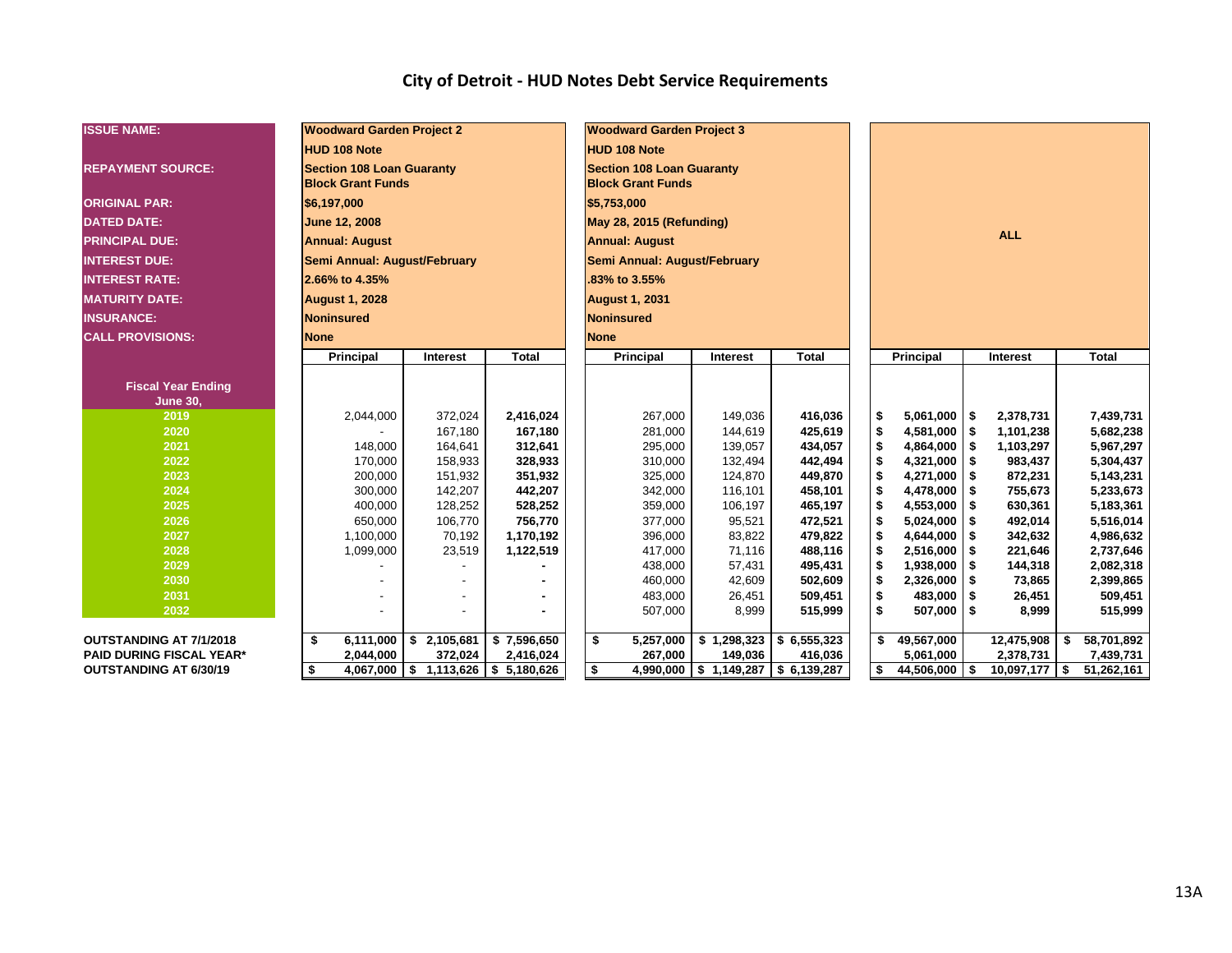#### **City of Detroit - UTGO Debt Service Requirements Summary**

| <b>Fiscal Year Ending</b> | <b>UTGO</b>       | 2nd Lien          | 4th Lien          | <b>UTGO</b> |                    |  |  |  |
|---------------------------|-------------------|-------------------|-------------------|-------------|--------------------|--|--|--|
| June 30                   | (stand alone)     | <b>DSA</b>        | <b>DSA</b>        |             | <b>Obligations</b> |  |  |  |
| 2019                      | \$                | \$<br>9,826,251   | \$<br>37,374,751  | \$          | 47,201,002         |  |  |  |
| 2020                      | 17,972,500.00     | 9,827,630         | 36,665,687        |             | 64,465,817         |  |  |  |
| 2021                      | 16,912,000.00     | 9,825,710         | 35,919,553        |             | 62,657,263         |  |  |  |
| 2022                      | 10,221,000.00     | 9,824,594         | 27,770,871        |             | 47,816,465         |  |  |  |
| 2023                      | 10,218,000.00     | 9,828,024         | 23,944,817        |             | 43,990,841         |  |  |  |
| 2024                      | 10,219,000.00     | 9,828,621         | 19,200,507        |             | 39,248,128         |  |  |  |
| 2025                      | 10,218,250.00     | 9,826,919         | 10,881,531        |             | 30,926,700         |  |  |  |
| 2026                      | 10,220,250.00     | 9,828,854         | 5,631,115         |             | 25,680,219         |  |  |  |
| 2027                      | 10,219,250.00     | 9,827,125         | 5,629,409         |             | 25,675,784         |  |  |  |
| 2028                      | 10,219,750.00     | 9,824,431         | 5,625,885         |             | 25,670,066         |  |  |  |
| 2029                      | 10,221,000.00     | 9,827,843         |                   |             | 20,048,843         |  |  |  |
| 2030                      | 10,222,250.00     | 9,824,431         |                   |             | 20,046,681         |  |  |  |
| 2031                      | 10,217,750.00     | 9,826,057         |                   |             | 20,043,807         |  |  |  |
| 3032                      | 10,222,000.00     | 9,828,955         |                   |             | 20,050,955         |  |  |  |
| 3033                      | 10,218,750.00     | 9,824,568         |                   |             | 20,043,318         |  |  |  |
| 2034                      | 10,217,500.00     | 9,823,921         |                   |             | 20,041,421         |  |  |  |
| 2035                      | 10,222,250.00     | 9,827,202         |                   |             | 20,049,452         |  |  |  |
| 2036                      | 10,221,750.00     | 9,824,598         |                   |             | 20,046,348         |  |  |  |
| 2037                      | 10,220,250.00     |                   |                   |             | 10,220,250         |  |  |  |
| 2038                      | 10,221,750.00     |                   |                   |             | 10,221,750         |  |  |  |
| <b>Total</b>              | \$<br>208,625,250 | \$<br>176,875,736 | \$<br>208,644,126 | \$          | 594,145,112        |  |  |  |



**UTGO (stand alone) 2nd Lien DSA 4th Lien DSA**